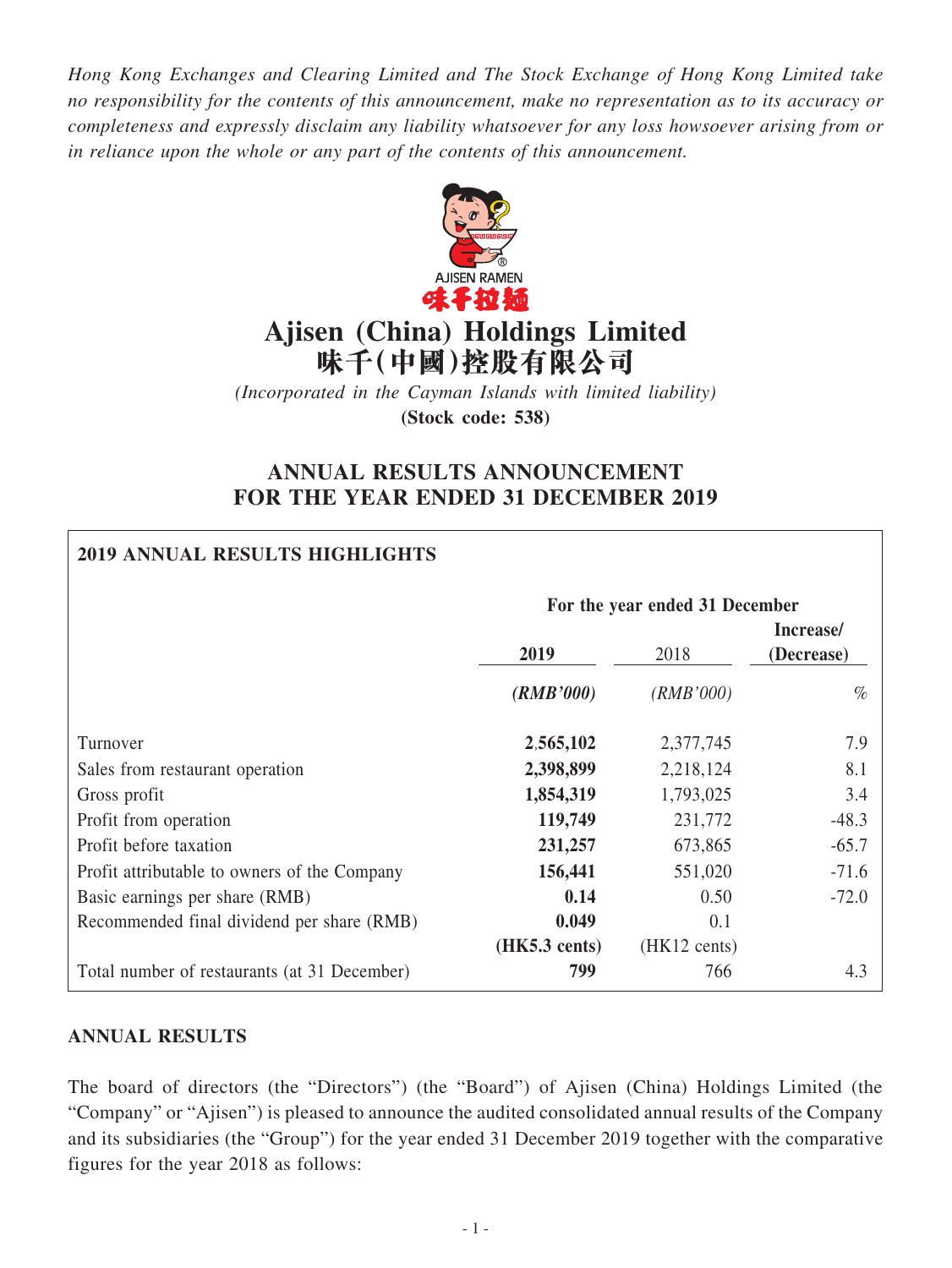# **CONSOLIDATED STATEMENT OF PROFIT OR LOSS AND OTHER COMPREHENSIVE INCOME**

*For the year ended 31 December 2019*

|                                                                                                                          |                | 2019           | 2018           |
|--------------------------------------------------------------------------------------------------------------------------|----------------|----------------|----------------|
|                                                                                                                          | <b>NOTES</b>   | <b>RMB'000</b> | <b>RMB'000</b> |
| Revenue                                                                                                                  | $\mathfrak{Z}$ | 2,565,102      | 2,377,745      |
| Cost of inventories consumed                                                                                             |                | (710, 783)     | (584, 720)     |
| Staff costs                                                                                                              |                | (679, 858)     | (608, 433)     |
| Depreciation and amortisation                                                                                            |                | (414, 964)     | (156,093)      |
| Other operating expenses                                                                                                 |                | (639,748)      | (796, 727)     |
| Profit from operation                                                                                                    |                | 119,749        | 231,772        |
| Other income                                                                                                             | $\overline{4}$ | 129,947        | 96,794         |
| Impairment losses under expected credit loss model, net of                                                               |                |                |                |
| reversal                                                                                                                 |                | (515)          |                |
| Other gains and losses                                                                                                   | 5              | 15,239         | 349,320        |
| Share of profit of associates                                                                                            |                | 2,310          | 3,395          |
| Share of loss of a joint venture                                                                                         |                | (233)          | (912)          |
| Finance costs                                                                                                            | 6              | (35,240)       | (6,504)        |
| Profit before taxation                                                                                                   | $\overline{7}$ | 231,257        | 673,865        |
| Taxation                                                                                                                 | 8              | (62, 947)      | (108, 525)     |
| Profit for the year                                                                                                      |                | 168,310        | 565,340        |
| Other comprehensive income                                                                                               |                |                |                |
| Items that will not be reclassified to profit or loss:                                                                   |                |                |                |
| Fair value adjustment on property, plant and equipment and<br>right-of-use assets upon transfer to investment properties |                | 174,710        | 71,914         |
| Income tax relating to items that will not be reclassified to                                                            |                |                |                |
| profit or loss                                                                                                           |                | (88, 670)      | (18,065)       |
| Reversal of income tax previously recognised on properties<br>revaluation reserve                                        |                | 6,736          |                |
|                                                                                                                          |                |                |                |
|                                                                                                                          |                | 92,776         | 53,849         |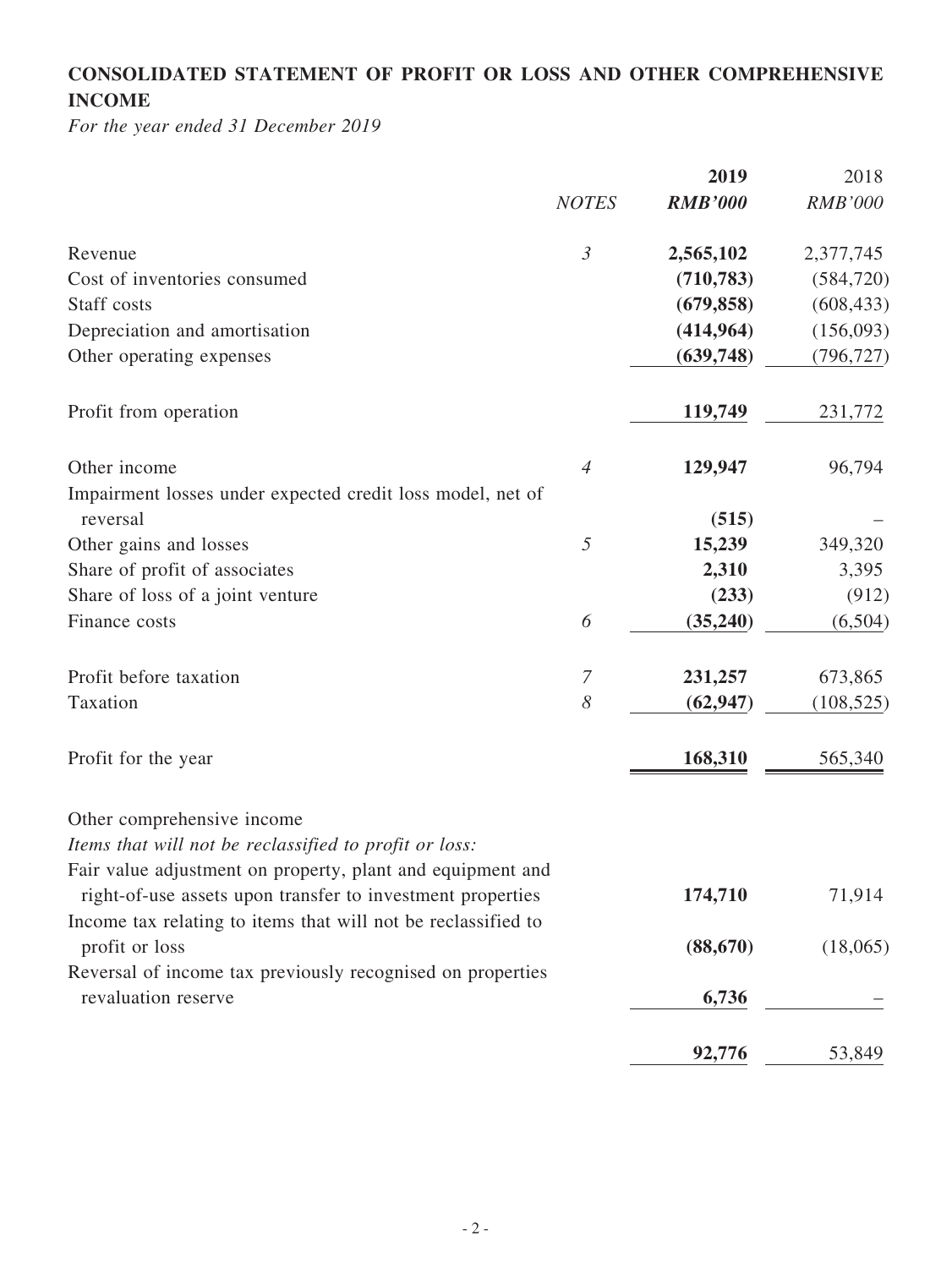|                                                                | <b>NOTES</b> | 2019<br><b>RMB'000</b> | 2018<br><b>RMB'000</b> |
|----------------------------------------------------------------|--------------|------------------------|------------------------|
| Items that may be reclassified subsequently to profit or loss: |              |                        |                        |
| Exchange differences arising on translation of foreign         |              |                        |                        |
| operation                                                      |              | 5,350                  | (1,869)                |
|                                                                |              | 5,350                  | (1,869)                |
| Other comprehensive income for the year, net of income         |              |                        |                        |
| tax                                                            |              | 98,126                 | 51,980                 |
| Total comprehensive income for the year                        |              | 266,436                | 617,320                |
|                                                                |              |                        |                        |
| Profit for the year attributable to:                           |              |                        |                        |
| Owners of the Company                                          |              | 156,441                | 551,020                |
| Non-controlling interests                                      |              | 11,869                 | 14,320                 |
|                                                                |              | 168,310                | 565,340                |
| Total comprehensive income attributable to:                    |              |                        |                        |
| Owners of the Company                                          |              | 253,430                | 585,074                |
| Non-controlling interests                                      |              | 13,006                 | 32,246                 |
|                                                                |              | 266,436                | 617,320                |
|                                                                |              |                        |                        |
|                                                                |              | 2019                   | 2018                   |
|                                                                |              | RMB                    | RMB                    |
| Earnings per share                                             | 10           |                        |                        |
| - Basic                                                        |              | 0.14                   | $0.50\,$               |
| - Diluted                                                      |              | 0.14                   | 0.50                   |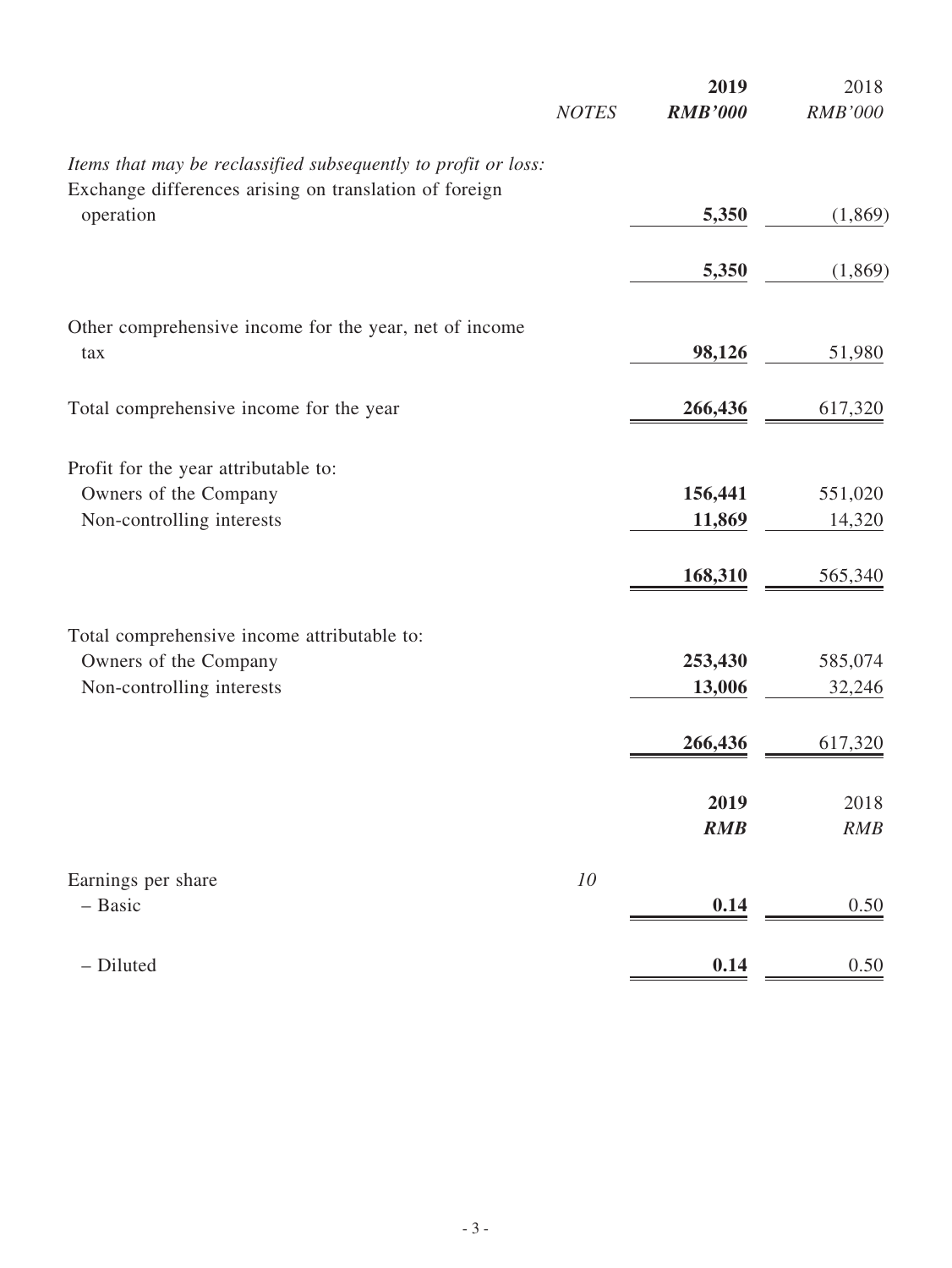# **CONSOLIDATED STATEMENT OF FINANCIAL POSITION**

*At 31 December 2019*

|                                                       | <b>NOTES</b> | 2019<br><b>RMB'000</b> | 2018<br><b>RMB'000</b> |
|-------------------------------------------------------|--------------|------------------------|------------------------|
| Non-current assets                                    |              |                        |                        |
| Investment properties                                 |              | 1,032,120              | 679,874                |
| Property, plant and equipment                         |              | 606,933                | 882,455                |
| Right-of-use assets                                   |              | 681,683                |                        |
| Prepaid lease payments                                |              |                        | 55,988                 |
| Intangible assets                                     |              | 6,002                  | 5,608                  |
| Interest in associates                                | 11           | 134,570                | 149,349                |
| Interest in a joint venture                           |              | 11,713                 | 11,946                 |
| Rental deposits                                       |              | 98,885                 | 83,070                 |
| Goodwill                                              |              | 1,344                  | 7,129                  |
| Deferred tax assets                                   |              | 9,069                  | 1,695                  |
| Financial assets at fair value through profit or loss |              |                        |                        |
| ("FVTPL")                                             | 12           | 262,708                | 310,362                |
| Long term receivables                                 |              |                        | 86,077                 |
|                                                       |              | 2,845,027              | 2,273,553              |
|                                                       |              |                        |                        |
| Current assets                                        |              |                        |                        |
| Inventories                                           |              | 126,691                | 79,260                 |
| Trade and other receivables                           | 13           | 249,443                | 425,075                |
| Amount due from a related party                       |              |                        | 12                     |
| Taxation recoverable                                  |              | 716                    | 3,260                  |
| Pledged bank deposits                                 |              |                        | 380                    |
| Bank balances and cash                                |              | 1,705,399              | 1,356,407              |
|                                                       |              | 2,082,249              | 1,864,394              |
| <b>Current liabilities</b>                            |              |                        |                        |
| Trade and other payables                              | 14           | 325,341                | 246,551                |
| Lease liabilities                                     |              | 230,231                |                        |
| <b>Contract liabilities</b>                           |              | 10,234                 | 12,824                 |
| Amounts due to related companies                      |              | 4,073                  | 4,428                  |
| Amounts due to directors                              |              | 504                    | 906                    |
| Amount due to a shareholder                           |              | 17,525                 | 30,274                 |
| Amounts due to non-controlling interests              |              | 13,434                 | 13,532                 |
| Amount due to associates                              |              | 2,245                  | 12,116                 |
| Amount due to a joint venture                         |              | 2,076                  |                        |
| Dividend payable                                      |              | 26                     | 26                     |
| Taxation payable                                      |              | 51,349                 | 51,416                 |
| <b>Bank borrowings</b>                                |              | 160,155                | 169,598                |
|                                                       |              | 817,193                | 541,671                |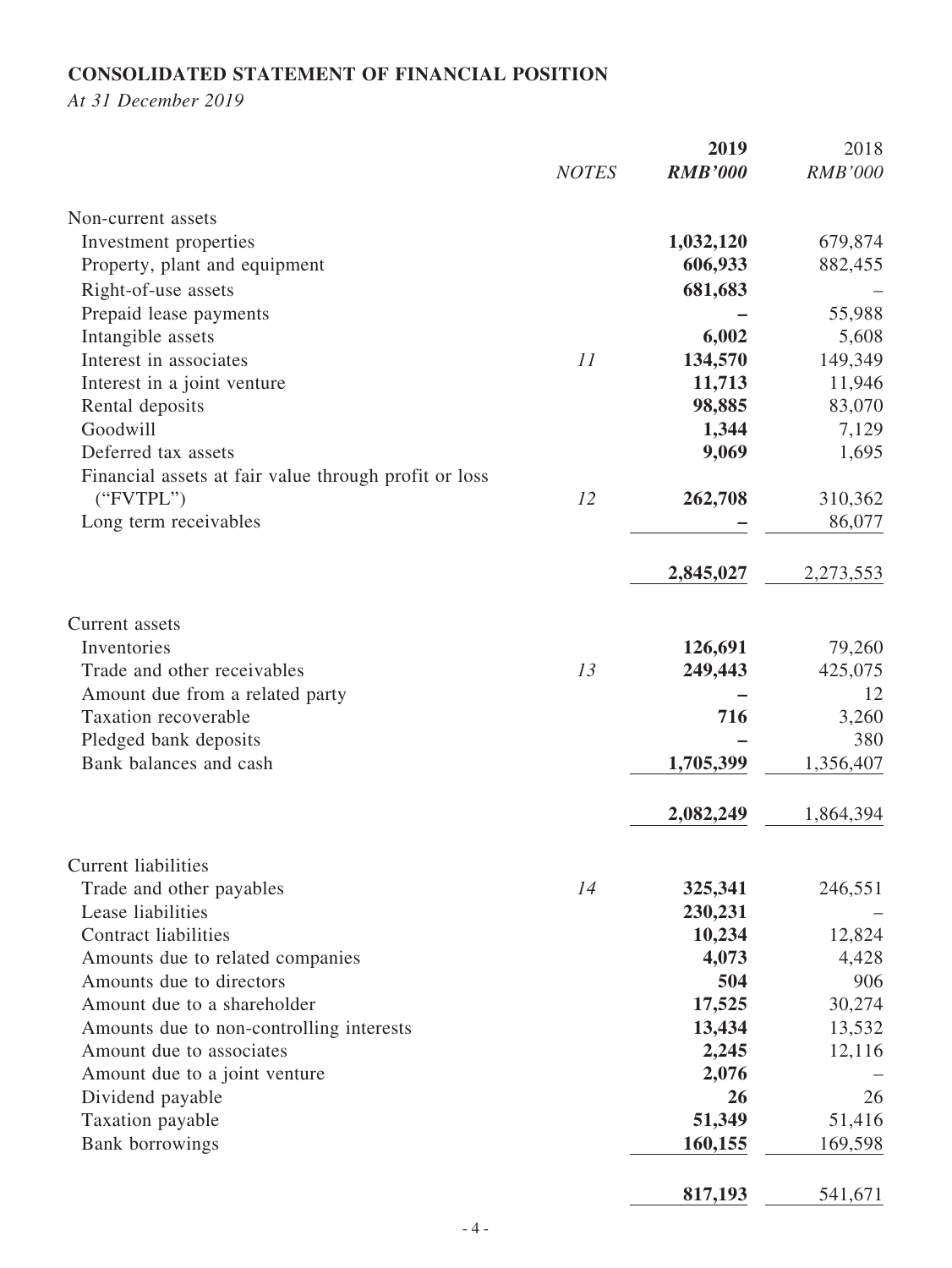|                                              |              | 2019           | 2018           |
|----------------------------------------------|--------------|----------------|----------------|
|                                              | <b>NOTES</b> | <b>RMB'000</b> | <b>RMB'000</b> |
| Net current assets                           |              | 1,265,056      | 1,322,723      |
| Total assets less current liabilities        |              | 4,110,083      | 3,596,276      |
| Non-current liabilities                      |              |                |                |
| Bank borrowings                              |              | 47,521         | 49,913         |
| Lease liabilities                            |              | 415,992        |                |
| Deferred tax liabilities                     |              | 175,355        | 107,872        |
| Financial liabilities at FVTPL               |              | 62,776         | 132,747        |
|                                              |              | 701,644        | 290,532        |
| Net assets                                   |              | 3,408,439      | 3,305,744      |
| Capital and reserves                         |              |                |                |
| Share capital                                |              | 108,404        | 108,404        |
| Reserves                                     |              | 3,220,670      | 3,122,086      |
| Equity attributable to owners of the Company |              | 3,329,074      | 3,230,490      |
| Non-controlling interests                    |              | 79,365         | 75,254         |
| Total equity                                 |              | 3,408,439      | 3,305,744      |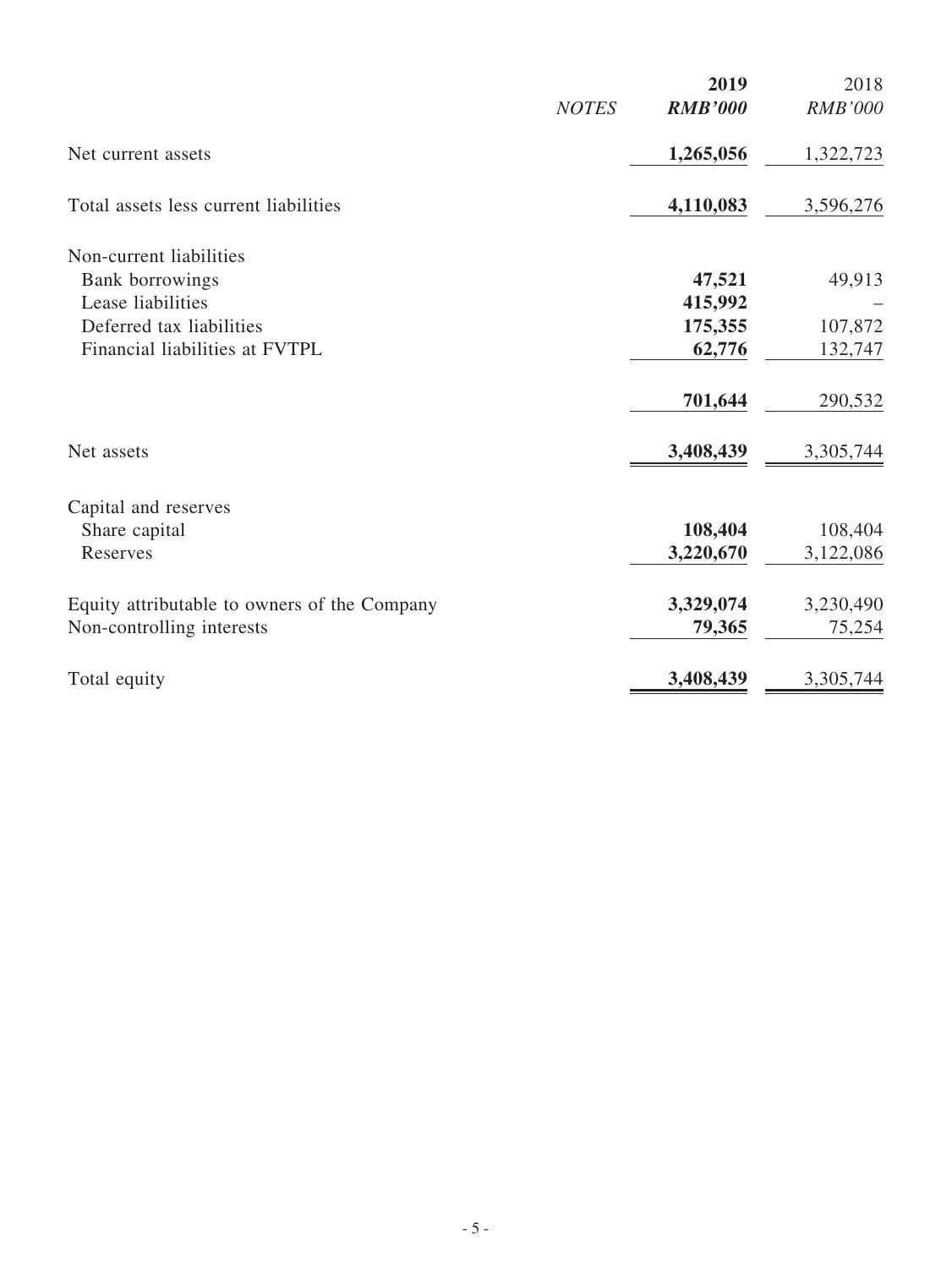### **NOTES TO THE CONSOLIDATED FINANCIAL STATEMENTS**

*For the year ended 31 December 2019*

#### **1. GENERAL**

Ajisen (China) Holdings Limited (the "Company") was incorporated and registered as an exempted company with limited liability on 6 April 2006 under the Companies Law of the Cayman Islands and acts as an investment holding company. Its shares have been listed on the Main Board of The Stock Exchange of Hong Kong Limited (the "Stock Exchange") on 30 March 2007. Its immediate holding company is Favour Choice Limited, a company which is incorporated in the British Virgin Islands and wholly-owned by Anmi Holdings Limited, a company which is incorporated in the British Virgin Islands and whollyowned by Anmi Trust and controlled by Ms. Poon Wai ("Ms. Poon") who is also the Chairwoman and Managing Director of the Company.

The principal activities of the Group are operation of restaurants, manufacture and sales of noodles and related products, and investment holding.

The consolidated financial statements are presented in Renminbi ("RMB"), which is also the functional currency of the Company and the PRC operating subsidiaries of the Company. The functional currency of Hong Kong operating subsidiaries is Hong Kong dollars ("HK\$").

These financial statements have been prepared in accordance with Hong Kong Financial Reporting Standards issued by the Hong Kong Institute of Certified Public Accountants. In addition, these financial statements include applicable disclosures required by the Rules Governing the Listing of Securities on The Stock Exchange of Hong Kong Limited and by the Hong Kong Companies Ordinance.

#### **2. APPLICATION OF NEW AND AMENDMENTS TO HONG KONG FINANCIAL REPORTING STANDARDS ("HKFRSs")**

#### **New and amendments to HKFRSs that are mandatorily effective for the current year**

The Group has applied the following new and amendments to HKFRSs issued by the Hong Kong Institute of Certified Public Accountants ("HKICPA") for the first time in the current year.

| HKFRS 16              | Leases                                               |
|-----------------------|------------------------------------------------------|
| HK(IFRIC)-Int 23      | Uncertainty over Income Tax Treatments               |
| Amendments to HKFRS 9 | Prepayment Features with Negative Compensation       |
| Amendments to HKAS 19 | Plan Amendment, Curtailment or Settlement            |
| Amendments to HKAS 28 | Long-term Interests in Associates and Joint Ventures |
| Amendments to HKFRSs  | Annual Improvements to HKFRSs 2015-2017 Cycle        |

Except as described below, the application of the new and amendments to HKFRSs in the current year has had no material effect on the Group's financial performance and positions for the current and prior years and/or on the disclosures set out in these consolidated financial statements.

#### **2.1 HKFRS 16 Leases**

The Group has applied HKFRS 16 for the first time in the current year. HKFRS 16 superseded HKAS 17 Leases ("HKAS 17"), and the related interpretations.

The Group applied the following accounting policies in accordance with the transition provisions of HKFRS 16.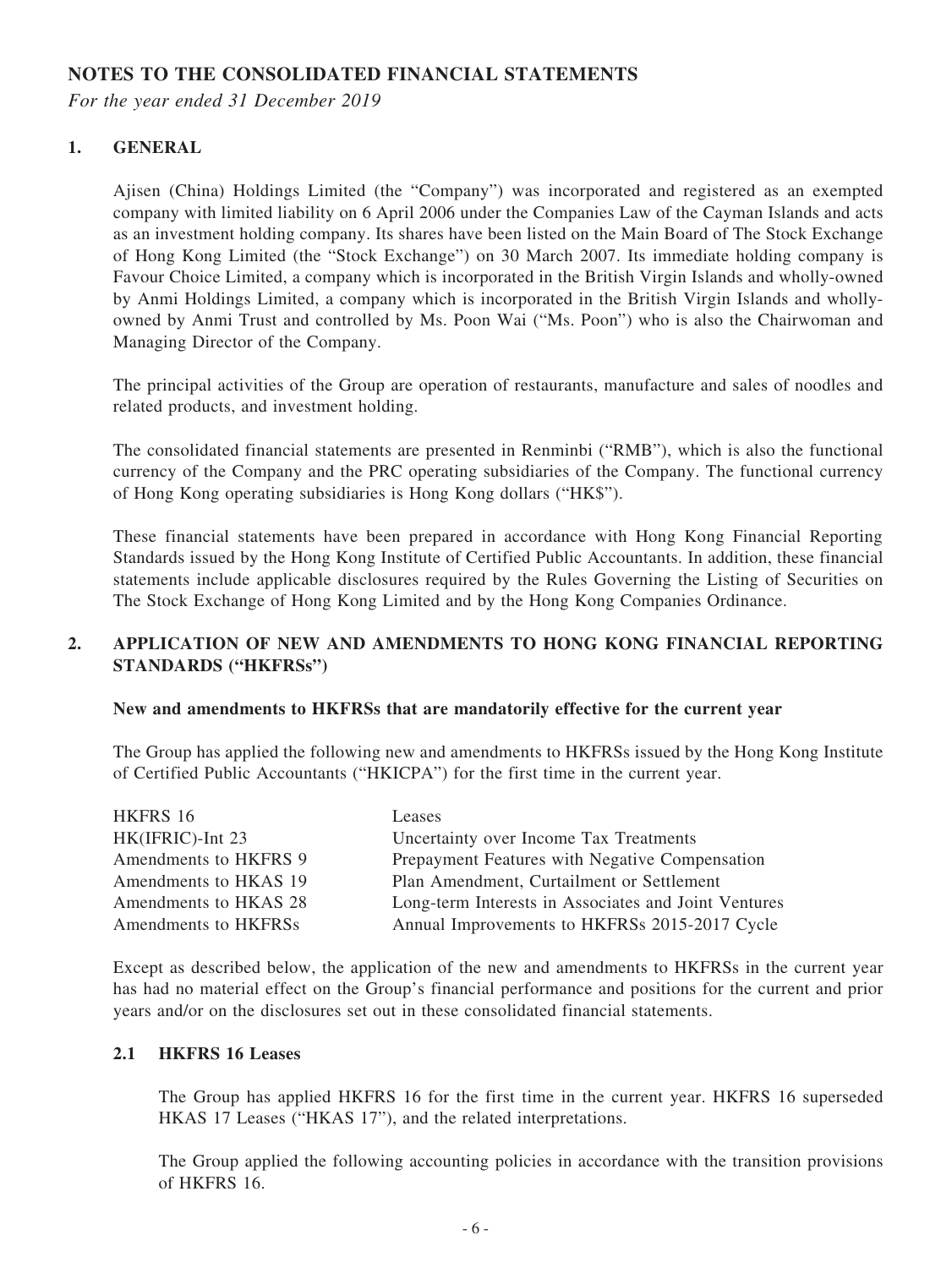#### *Definition of a lease*

The Group has elected the practical expedient to apply HKFRS 16 to contracts that were previously identified as leases applying HKAS 17 and HK(IFRIC)-Int 4 Determining whether an Arrangement contains a Lease and not apply this standard to contracts that were not previously identified as containing a lease. Therefore, the Group has not reassessed contracts which already existed prior to the date of initial application.

For contracts entered into or modified on or after the date of 1 January 2019, the Group applies the definition of a lease in accordance with the requirements set out in HKFRS 16 in assessing whether a contract contains a lease.

#### *As a lessee*

The Group has applied HKFRS 16 retrospectively with the cumulative effect recognised at the date of initial application, 1 January 2019.

As at 1 January 2019, the Group recognised additional lease liabilities and right-of-use assets at amounts equal to the related lease liabilities adjusted by any prepaid or accrued lease payments by applying HKFRS 16.C8(b)(ii) transition. Any difference at the date of initial application is recognised in the opening retained profits and comparative information has not been restated.

When applying the modified retrospective approach under HKFRS 16 at transition, the Group applied the following practical expedients to leases previously classified as operating leases under HKAS 17, on lease-by-lease basis, to the extent relevant to the respective lease contracts:

- i. relied on the assessment of whether leases are onerous by applying HKAS 37 Provisions, Contingent Liabilities and Contingent Assets as an alternative of impairment review;
- ii. elected not to recognise right-of-use assets and lease liabilities for leases with lease term ends within 12 months of the date of initial application;
- iii. excluded initial direct costs from measuring the right-of-use assets at the date of initial application;
- iv. applied a single discount rate to a portfolio of leases with a similar remaining terms for similar class of underlying assets in similar economic environment.

When recognising the lease liabilities for leases previously classified as operating leases, the Group has applied incremental borrowing rates of the relevant group entities at the date of initial application. The weighted average incremental borrowing rates applied by the relevant group entities ranged from 3.29% to 5.94%.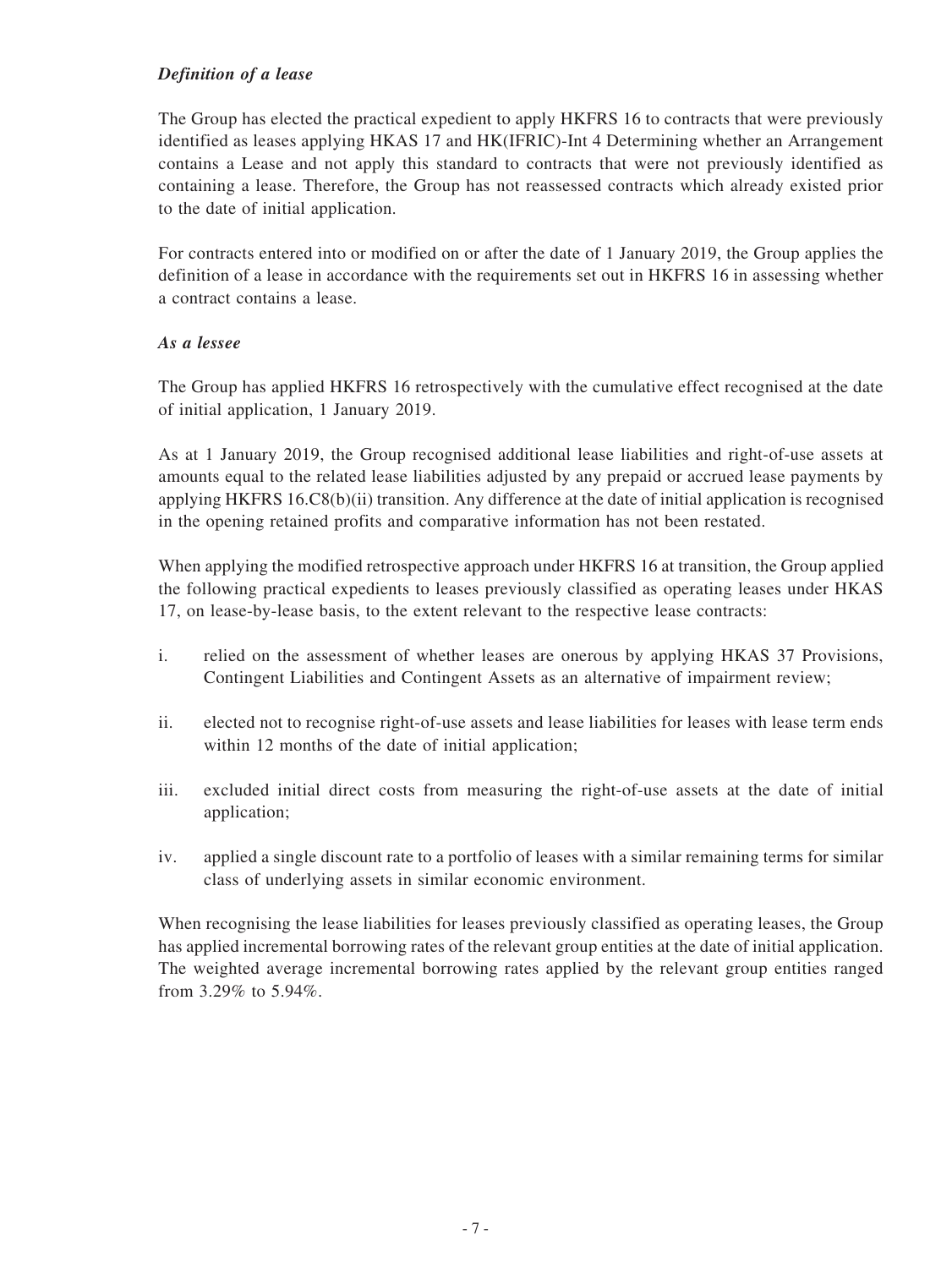# **At 1 January 2019** *RMB'000* Operating lease commitments disclosed as at 31 December 2018 876,819 Less: Recognition exemption – short-term leases (12,571) Recognition exemption – lease with lease term ending within 12 months from the date of initial application (48,997) Change in allocation basis between lease and non-lease components (94,099) Undiscounted lease liabilities (excluding short-term leases and non-lease components) 721,152 Lease liabilities as at 1 January 2019 (discounted at relevant incremental borrowing rates) 670,333 Analysed as: Current 234,088 Non-current 436,245 670,333

The carrying amount of right-of-use assets for own use as at 1 January 2019 comprises the following:

|                                                                  |                  | Right-of-use<br>assets |
|------------------------------------------------------------------|------------------|------------------------|
|                                                                  | <b>Note</b>      | <b>RMB'000</b>         |
| Right-of-use assets relating to operating leases recognised upon |                  |                        |
| application of HKFRS 16                                          |                  | 670,333                |
| Reclassified from prepaid lease payments – leasehold lands       | (a)              | 57,522                 |
| Reclassified from prepaid lease payments – other                 | $\left(a\right)$ | 17,850                 |
|                                                                  |                  | 745,705                |
| By class:                                                        |                  |                        |
| Land and buildings – rented premises                             |                  | 745,705                |

a) Upfront payments for leasehold lands in the PRC were classified as prepaid lease payments as at 31 December 2018. Upon application of HKFRS 16, the current (included in trade and other receivables) and non-current portion of prepaid lease payments amounting to RMB1,534,000 and RMB55,988,000 respectively were reclassified to right-of-use assets. In addition, lease payment paid in advance for restaurants of RMB17,850,000, which was included in trade and other receivables as at 31 December 2018, was reclassified to right-of-use assets upon application of HKFRS 16.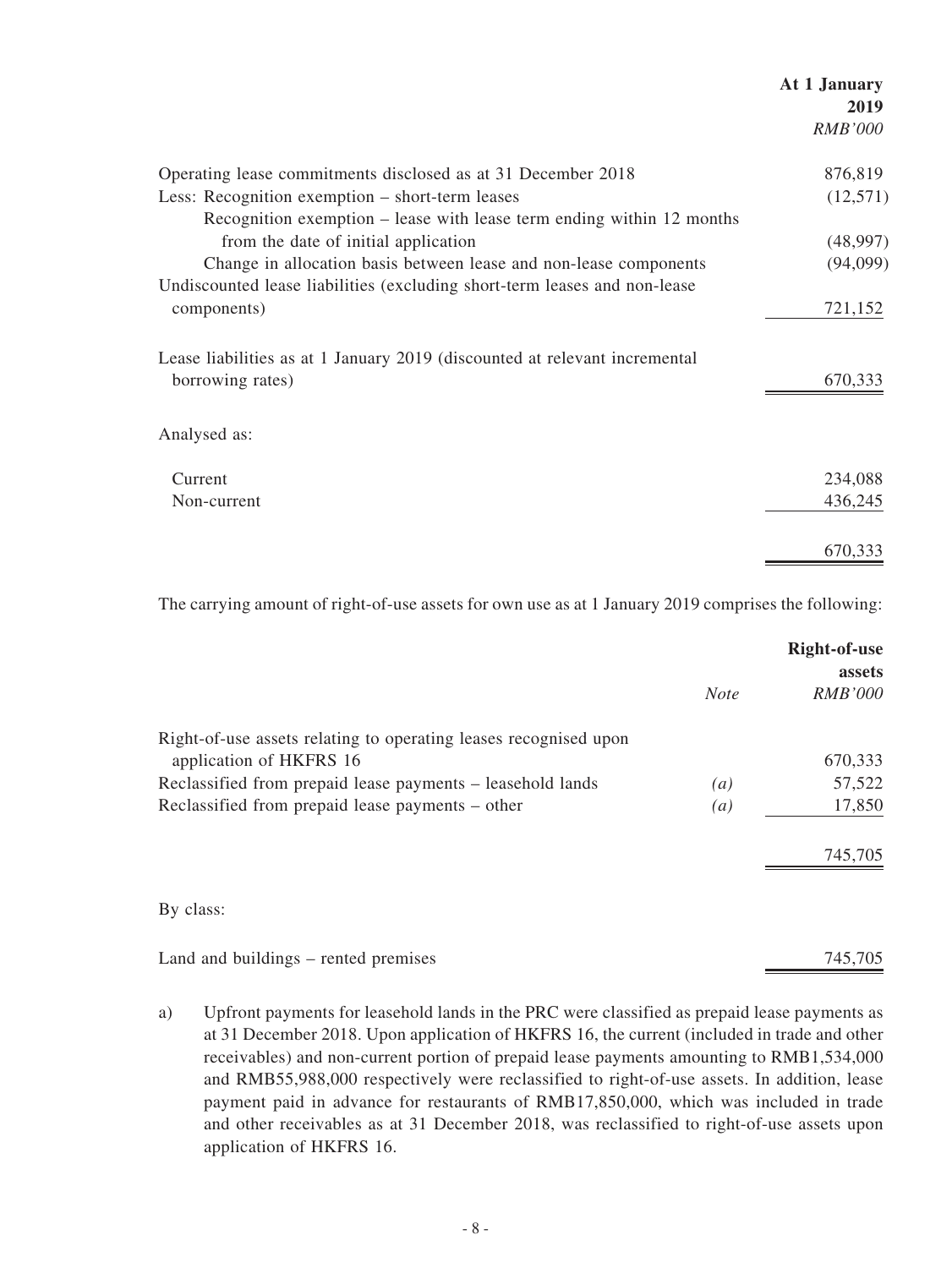#### *As a lessor*

In accordance with the transitional provisions in HKFRS 16, the Group is not required to make any adjustment on transition for leases in which the Group is a lessor but account for these leases in accordance with HKFRS 16 from the date of initial application and comparative information has not been restated.

Upon application of HKFRS 16, new lease contracts entered into but commence after the date of initial application relating to the same underlying assets under existing lease contracts are accounted as if the existing leases are modified as at 1 January 2019. The application has had no impact on the Group's consolidated statement of financial position at 1 January 2019. However, effective on 1 January 2019, lease payments relating to the revised lease term after modification are recognised as income on straight-line basis over the extended lease term.

Before application of HKFRS 16, refundable rental deposits received were considered as rights and obligations under leases to which HKAS 17 applied. Based on the definition of lease payments under HKFRS 16, such deposits are not payments relating to the right-of-use assets and were adjusted to reflect the discounting effect at transition. The adjustments to fair value have had no material impact on the consolidated financial statements of the Group for the current year.

Effective on 1 January 2019, the Group has applied HKFRS 15 Revenue from Contracts with Customers ("HKFRS 15") to allocate consideration in the contract to each lease and non-lease components. The change in allocation basis has had no material impact on the consolidated financial statements of the Group for the current year as only a few contracts contain non-lease components and the corresponding amounts are not material.

#### *Impact of transition to HKFRS 16 on retained profits*

The transition to HKFRS 16 has no impact on retained profits at 1 January 2019.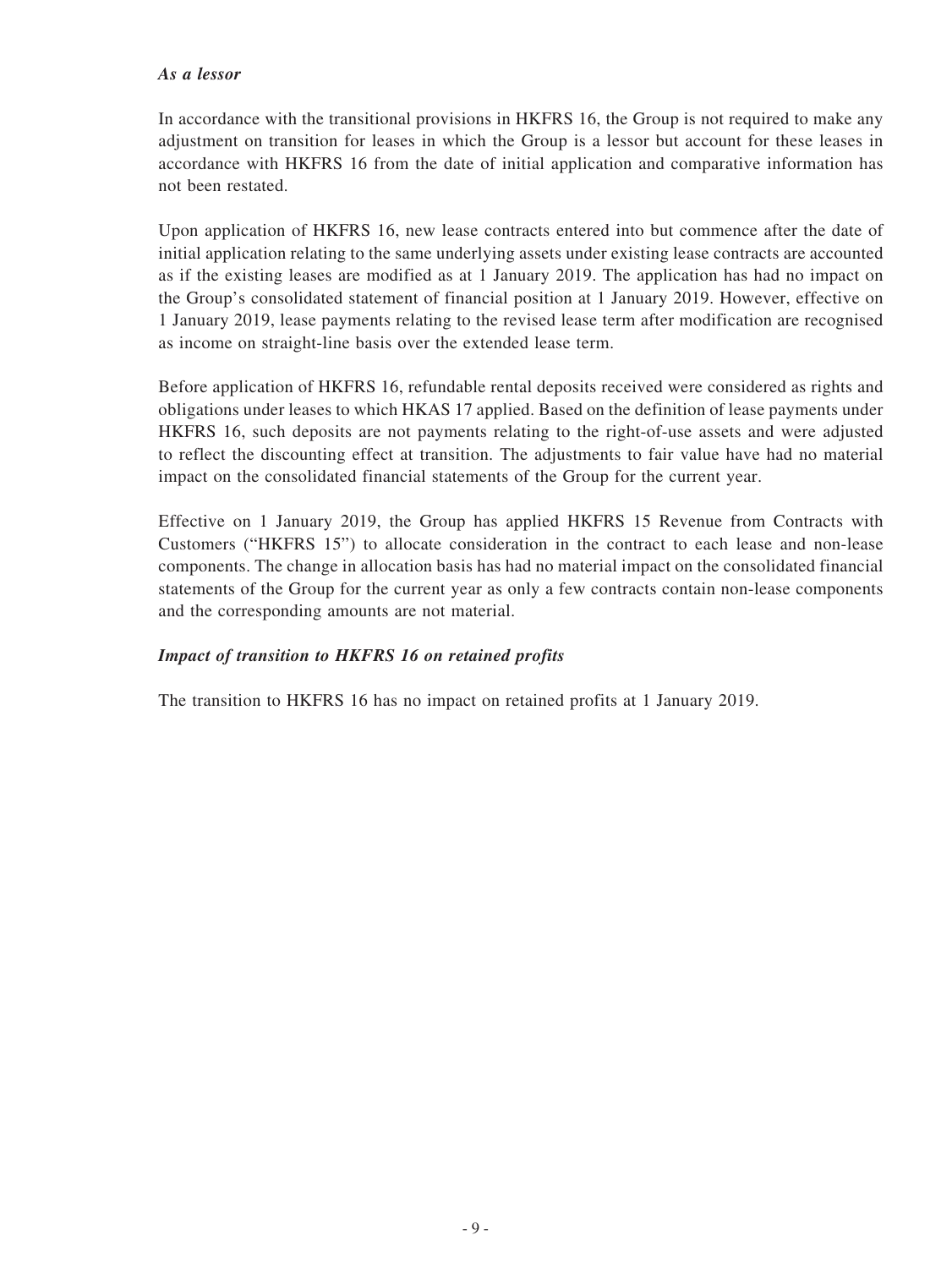#### *Impact of transition to HKFRS 16 on the consolidated statement of financial position*

The following adjustments were made to the amounts recognised in the consolidated statement of financial position at 1 January 2019. Line items that were not affected by the changes have not been included.

|                                        | Carrying       |                |                 |
|----------------------------------------|----------------|----------------|-----------------|
|                                        | amounts        |                | Carrying        |
|                                        | previously     |                | amounts under   |
|                                        | reported at    |                | <b>HKFRS 16</b> |
|                                        | 31 December    |                | at 1 January    |
|                                        | 2018           | Adjustments    | 2019            |
|                                        | <i>RMB'000</i> | <b>RMB'000</b> | <b>RMB'000</b>  |
| <b>Non-current Assets</b>              |                |                |                 |
| Prepaid lease payments                 | 55,988         | (55,988)       |                 |
| Right-of-use assets                    |                | 745,705        | 745,705         |
| <b>Current Assets</b>                  |                |                |                 |
| Trade and other receivables            | 425,075        | (19, 384)      | 405,691         |
| - Prepaid lease payments               |                |                |                 |
| (current portion)                      | 1,534          | (1, 534)       |                 |
| - Property rentals paid in advance for |                |                |                 |
| restaurants                            | 28,073         | (17, 850)      | 10,223          |
| <b>Current Liabilities</b>             |                |                |                 |
| Lease liabilities                      |                | 234,088        | 234,088         |
| <b>Non-current liabilities</b>         |                |                |                 |
| Lease liabilities                      |                | 436,245        | 436,245         |

*Note:* For the purpose of reporting cash flows from operating activities under indirect method for the year ended 31 December 2019, movements in working capital have been computed based on opening statement of financial position as at 1 January 2019 as disclosed above.

#### *Impact of applying HKFRS 16 as a lessor on the consolidated financial statements*

The impacts of applying HKFRS 16 as a lessor on the Group's consolidated statement of financial position as at 31 December 2019 and its consolidated statement of profit or loss and other comprehensive income and cash flows for the current year were insignificant.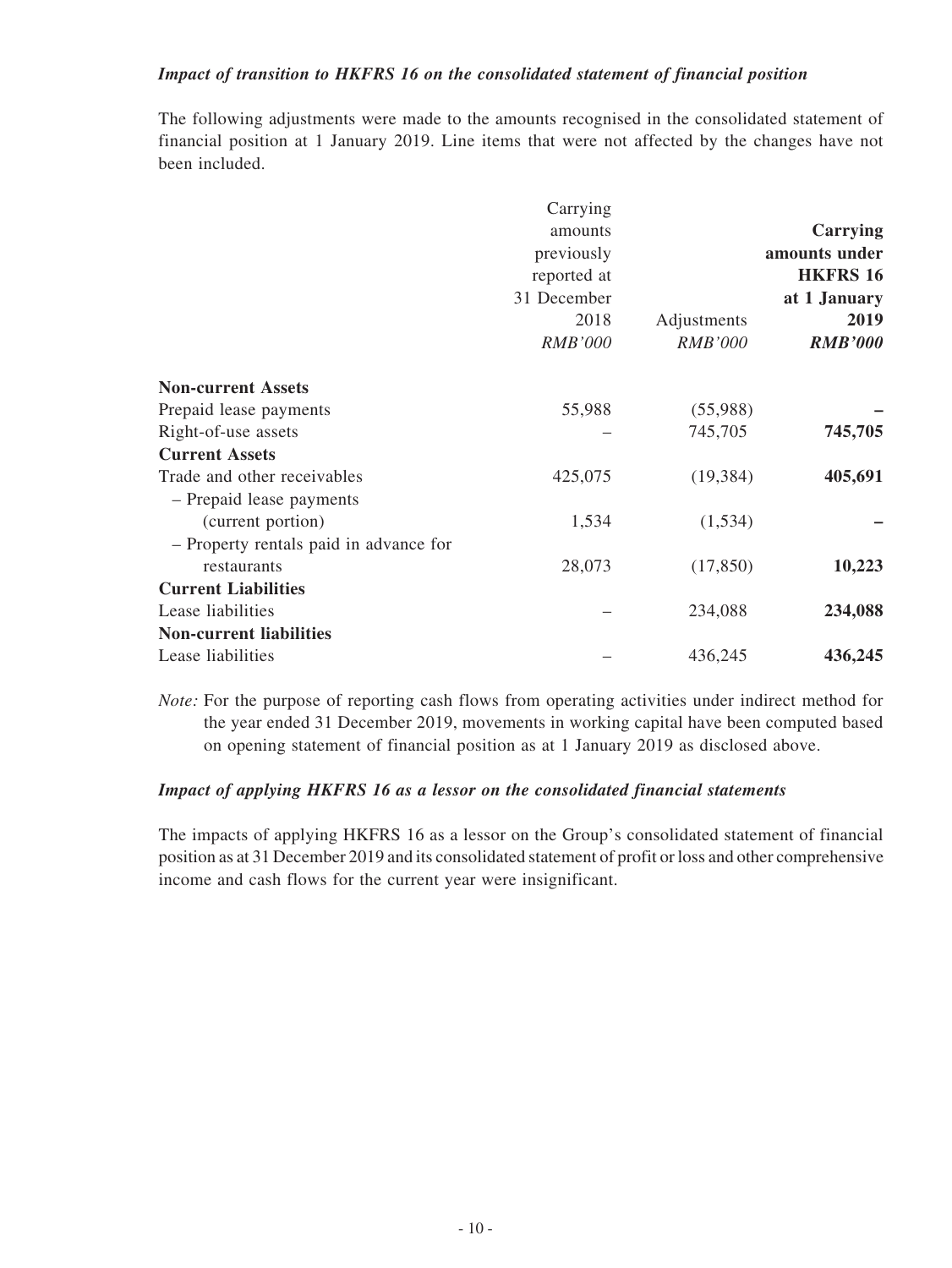#### **2.2 New and amendments to HKFRSs in issue but not yet effective**

The Group has not early applied the following new and amendments to HKFRSs that have been issued but are not yet effective:

| HKFRS 17                                      | Insurance Contracts <sup>1</sup>                                                                      |
|-----------------------------------------------|-------------------------------------------------------------------------------------------------------|
| Amendments to HKFRS 3                         | Definition of a Business <sup>2</sup>                                                                 |
| Amendments to HKFRS 10 and HKAS 28            | Sale or Contribution of Assets between an<br>Investor and its Associate or Joint Venture <sup>3</sup> |
| Amendments to HKAS 1 and HKAS 8               | Definition of Material <sup>4</sup>                                                                   |
| Amendments to HKFRS 9,<br>HKAS 39 and HKFRS 7 | Interest Rate Benchmark Reform <sup>4</sup>                                                           |

<sup>1</sup> Effective for annual periods beginning on or after 1 January 2021.

- <sup>2</sup> Effective for business combinations and asset acquisitions for which the acquisition date is on or after the beginning of the first annual period beginning on or after 1 January 2020.
- <sup>3</sup> Effective for annual periods beginning on or after a date to be determined.
- <sup>4</sup> Effective for annual periods beginning on or after 1 January 2020.

In addition to the above new and amendments to HKFRSs, a revised Conceptual Framework for Financial Reporting was issued in 2018. Its consequential amendments, the Amendments to References to the Conceptual Framework in HKFRS Standards, will be effective for annual periods beginning on or after 1 January 2020.

The directors of the Company anticipate that the application of all the new and amendments to HKFRSs will have no material impact on the consolidated financial statements in the foreseeable future.

#### **3. SEGMENT INFORMATION**

Information reported to Ms. Poon, the Group's chief operating decision maker, for the purposes of resource allocation and assessment of performance, is analysed by different operating divisions and geographical locations. This is also the basis upon which the Group is organised and specifically focuses on the Group's three operating divisions, namely operation of restaurants, manufacture and sales of noodles and related products and investment holding. No operating segments identified by the chief operating decision maker have been aggregated in arriving at the reportable segments of the Group.

The Group's operating and reportable segments under HKFRS 8 are as follows:

| Operation of restaurants                                          | - operation of restaurants in Mainland China<br>- operation of restaurants in Hong Kong             |
|-------------------------------------------------------------------|-----------------------------------------------------------------------------------------------------|
| Manufacture and sales of packaged<br>noodles and related products | - manufacture and sales of packaged noodles and related products<br>in Mainland China and Hong Kong |
| Investment holding                                                | - leasing of property interests and investment in financial<br>instruments                          |

Information regarding these segments is presented below.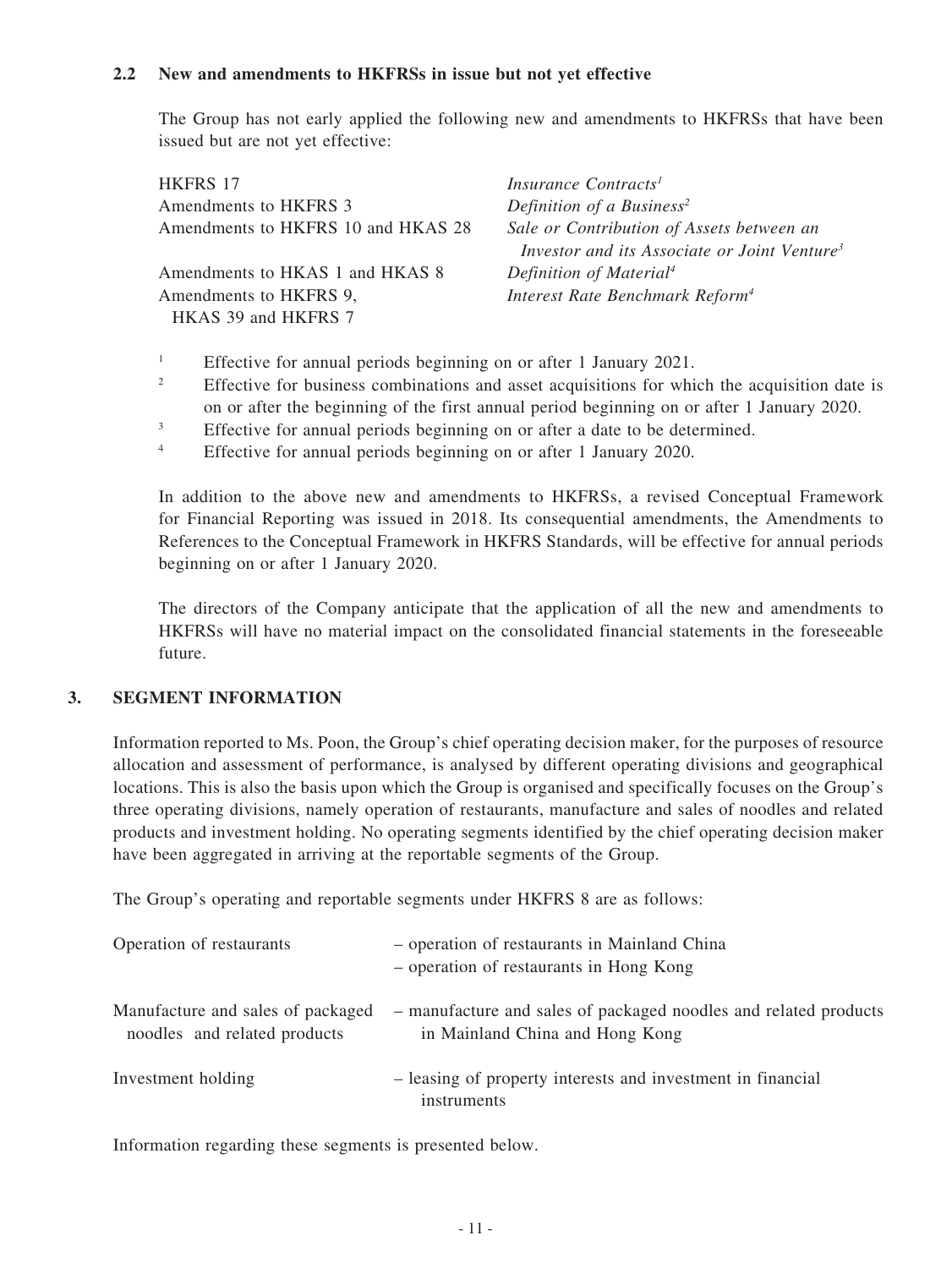# **Segment revenue and results**

The following is an analysis of the Group's revenue and results by reportable and operating segment:

### *For the year ended 31 December 2019*

|                                                                                  | <b>Operation of restaurants</b>     |                                |                                | Manufacture<br>and sales<br>of packaged<br>noodles |                                         |                                           |                               |                                |
|----------------------------------------------------------------------------------|-------------------------------------|--------------------------------|--------------------------------|----------------------------------------------------|-----------------------------------------|-------------------------------------------|-------------------------------|--------------------------------|
|                                                                                  | Mainland<br>China<br><b>RMB'000</b> | Hong<br>Kong<br><b>RMB'000</b> | <b>Total</b><br><b>RMB'000</b> | and related<br>products<br><b>RMB'000</b>          | Investment<br>holding<br><b>RMB'000</b> | <b>Segment</b><br>total<br><b>RMB'000</b> | Elimination<br><b>RMB'000</b> | <b>Total</b><br><b>RMB'000</b> |
| Revenue<br>- external sales<br>- inter-segment sales                             | 2,240,566                           | 158,333                        | 2,398,899                      | 166,203<br>868,549                                 |                                         | 2,565,102<br>868,549                      | (868, 549)                    | 2,565,102                      |
|                                                                                  | 2,240,566                           | 158,333                        | 2,398,899                      | 1,034,752                                          |                                         | 3,433,651                                 | (868, 549)                    | 2,565,102                      |
| Segment profit (loss)                                                            | 152,272                             | (45, 335)                      | 106,937                        | 16,639                                             | 58,828*                                 | 182,404                                   |                               | 182,404                        |
| Interest income<br>Gain on disposal of a subsidiary<br>Compensation from Mr. Lau |                                     |                                |                                |                                                    |                                         |                                           |                               | 27,320<br>29,396<br>25,760     |
| Unallocated administrative<br>expenses<br>Unallocated finance costs              |                                     |                                |                                |                                                    |                                         |                                           |                               | (28, 655)<br>(4,968)           |
| Profit before taxation<br>Taxation                                               |                                     |                                |                                |                                                    |                                         |                                           |                               | 231,257<br>(62, 947)           |
| Profit for the year                                                              |                                     |                                |                                |                                                    |                                         |                                           |                               | 168,310                        |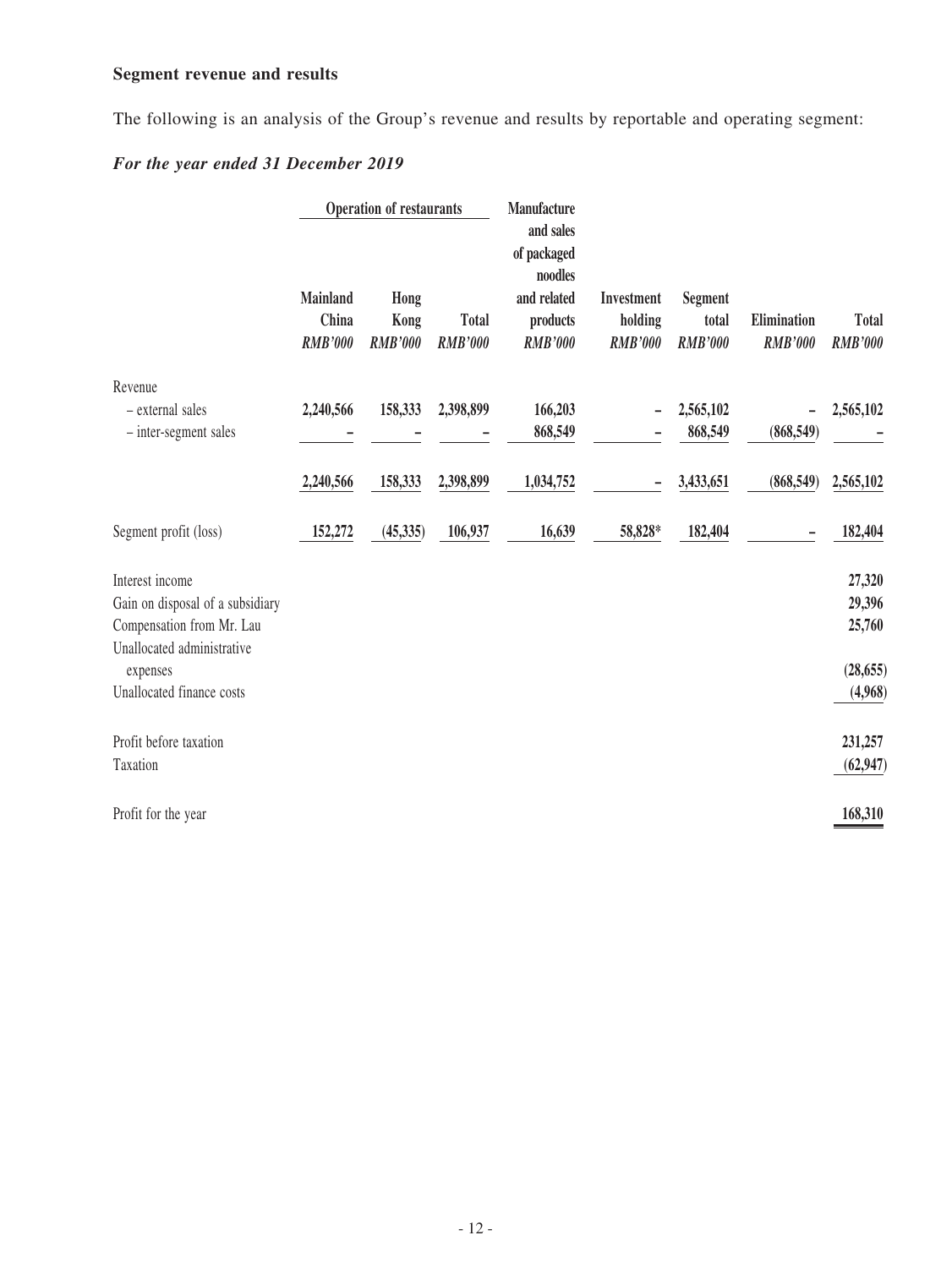|                                       | Operation of restaurants     |                         |                  | Manufacture<br>and sales                         |                                  |                             |                        |                      |
|---------------------------------------|------------------------------|-------------------------|------------------|--------------------------------------------------|----------------------------------|-----------------------------|------------------------|----------------------|
|                                       | Mainland<br>China<br>RMB'000 | Hong<br>Kong<br>RMB'000 | Total<br>RMB'000 | of noodles<br>and related<br>products<br>RMB'000 | Investment<br>holding<br>RMB'000 | Segment<br>total<br>RMB'000 | Elimination<br>RMB'000 | Total<br>RMB'000     |
| Revenue                               |                              |                         |                  |                                                  |                                  |                             |                        |                      |
| - external sales                      | 2,038,888                    | 179,236                 | 2,218,124        | 159,621                                          | $\overline{\phantom{0}}$         | 2,377,745                   |                        | 2,377,745            |
| - inter-segment sales                 |                              |                         |                  | 779,219                                          |                                  | 779,219                     | (779, 219)             |                      |
|                                       | 2,038,888                    | 179,236                 | 2,218,124        | 938,840                                          | $\overline{\phantom{0}}$         | 3,156,964                   | (779, 219)             | 2,377,745            |
| Segment profit                        | 347,392                      | 1,856                   | 349,248          | 14,295                                           | 368,469*                         | 732,012                     |                        | 732,012              |
| Interest income                       |                              |                         |                  |                                                  |                                  |                             |                        | 15,935               |
| Unallocated administrative            |                              |                         |                  |                                                  |                                  |                             |                        |                      |
| expenses<br>Unallocated finance costs |                              |                         |                  |                                                  |                                  |                             |                        | (67, 578)<br>(6,504) |
|                                       |                              |                         |                  |                                                  |                                  |                             |                        |                      |
| Profit before taxation                |                              |                         |                  |                                                  |                                  |                             |                        | 673,865              |
| Taxation                              |                              |                         |                  |                                                  |                                  |                             |                        | (108, 525)           |
| Profit for the year                   |                              |                         |                  |                                                  |                                  |                             |                        | 565,340              |

#### *For the year ended 31 December 2018*

*\* Included share results of associates and a joint venture of profit of RMB2,077,000 in segment profit for the year ended 31 December 2019 (2018: profit of RMB2,483,000).*

#### **Other information**

The accounting policies of the operating segments are the same as the Group's accounting policies. Segment profit represents the profit earned by each segment without allocation of interest income, central administrative costs, gain on disposal of a subsidiary, compensation from Mr. Lau and finance costs. This is the measure reported to the chief operating decision maker, Ms. Poon, for the purposes of resource allocation and assessment of segment performance.

Measures of total assets and total liabilities are not reported as these financial information is not reviewed by the Group's chief operating decision maker for the assessment of performance and resources allocation of the Group's business activities.

All of the Group's non-current assets (other than, loan to an associate, deferred tax assets, goodwill, rental deposits and other assets), including investment properties, property, plant and equipment, right-of-use assets, prepaid lease payments, intangible assets and interests in associates and a joint venture are located in the Group entities' countries of domicile, Mainland China and Hong Kong.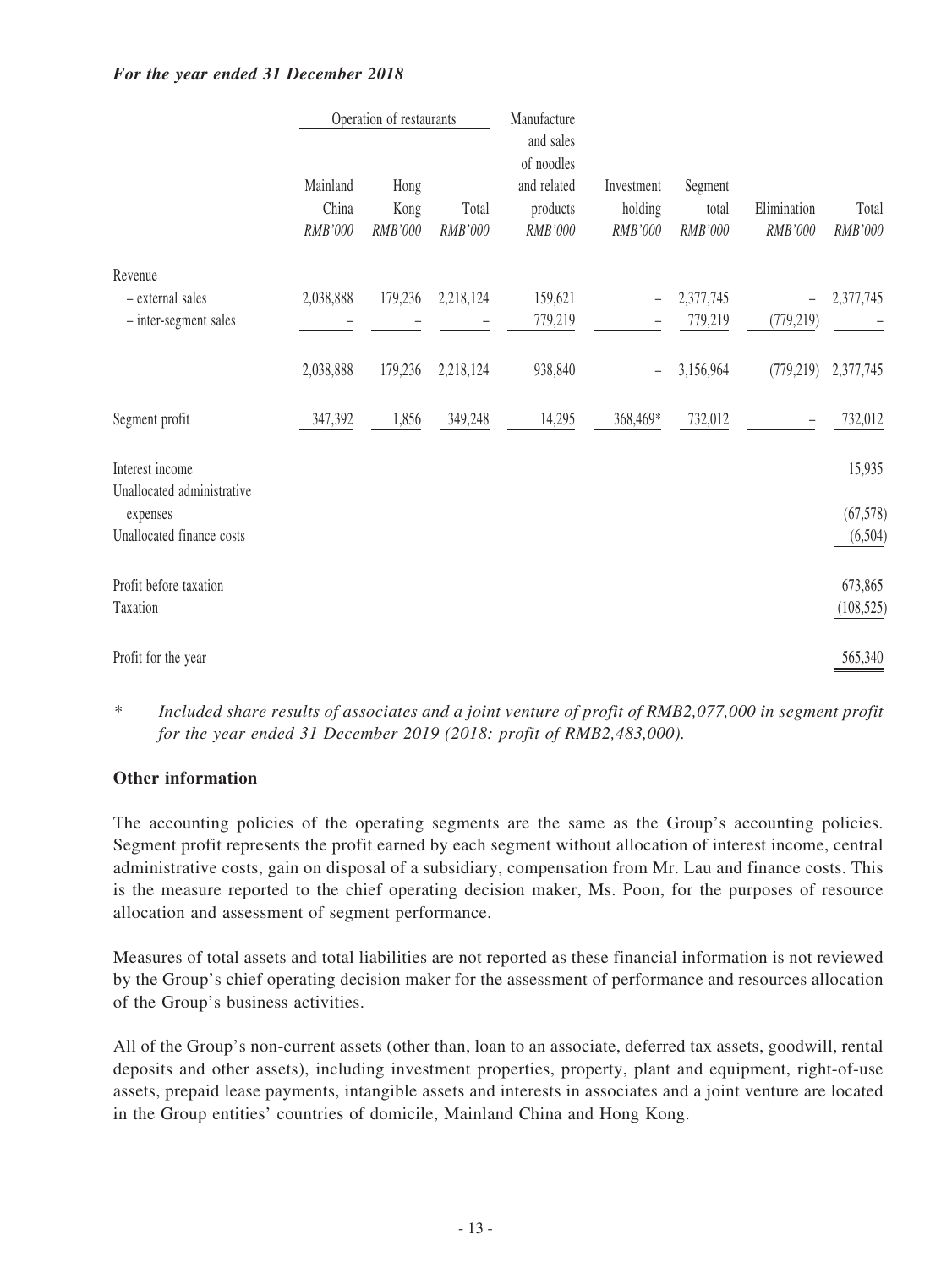The following is an analysis of the Group's non-current assets by geographical location of assets:

|                             | 2019<br><b>RMB'000</b> | 2018<br><b>RMB'000</b> |
|-----------------------------|------------------------|------------------------|
| Mainland China<br>Hong Kong | 1,940,738<br>530,944   | 1,358,413<br>515,696   |
|                             | 2,471,682              | 1,874,109              |

All of the Group's revenue from external customers are attributed to the location of the relevant group entities, which are Mainland China and Hong Kong, during the years ended 31 December 2019 and 2018.

None of the customers accounted for 10% or more of the total revenue of the Group during each of the years ended 31 December 2019 and 2018.

#### **4. OTHER INCOME**

|                                                              | 2019           | 2018           |
|--------------------------------------------------------------|----------------|----------------|
|                                                              | <b>RMB'000</b> | <b>RMB'000</b> |
| Royalty income from sub-franchise ( <i>note i</i> )          | 18,094         | 38,148         |
| Property rental income, net of direct outgoings (note ii)    | 36,540         | 26,433         |
| Bank interest income                                         | 27,320         | 15,935         |
| Government grant (note iii)                                  | 7,123          | 6,311          |
| Compensation received from landlord for early termination of |                |                |
| operating leases of restaurants                              | 2,097          | 682            |
| Compensation from Mr. Lau (note iv)                          | 25,760         |                |
| <b>Others</b>                                                | 13,013         | 9,285          |
|                                                              | 129,947        | 96,794         |

#### *Notes:*

- (i) The Group grants the royalties to the sub-franchisee and provide rights for them to operate restaurants with the Brand "Ajisen" for fixed contract terms. Royalty incomes are recognised over time by reference to the contract terms.
- (ii) Property rental incomes are recognised on a straight-line basis over the terms of the relevant leases. All the leases for the years ended 31 December 2019 and 2018 are operating leases with fixed lease payments.
- (iii) The amount of government grant represents the incentive subsidies received from the PRC local district authorities for the business activities carried out by the Group in the district. There are no specific conditions attached to the grant.
- (iv) At 16 December 2019, the Group has recovered a total amount of RMB25,760,000 from Mr. Lau Ka Ho, Robert (劉家豪) ("Mr. Lau") in relation to his suspected misappropriation of funds of a subsidiary of the Group during the period from January 2012 to November 2018 as disclosed in the Company's announcements dated 14 December 2018, 19 March 2019 and 23 April 2019.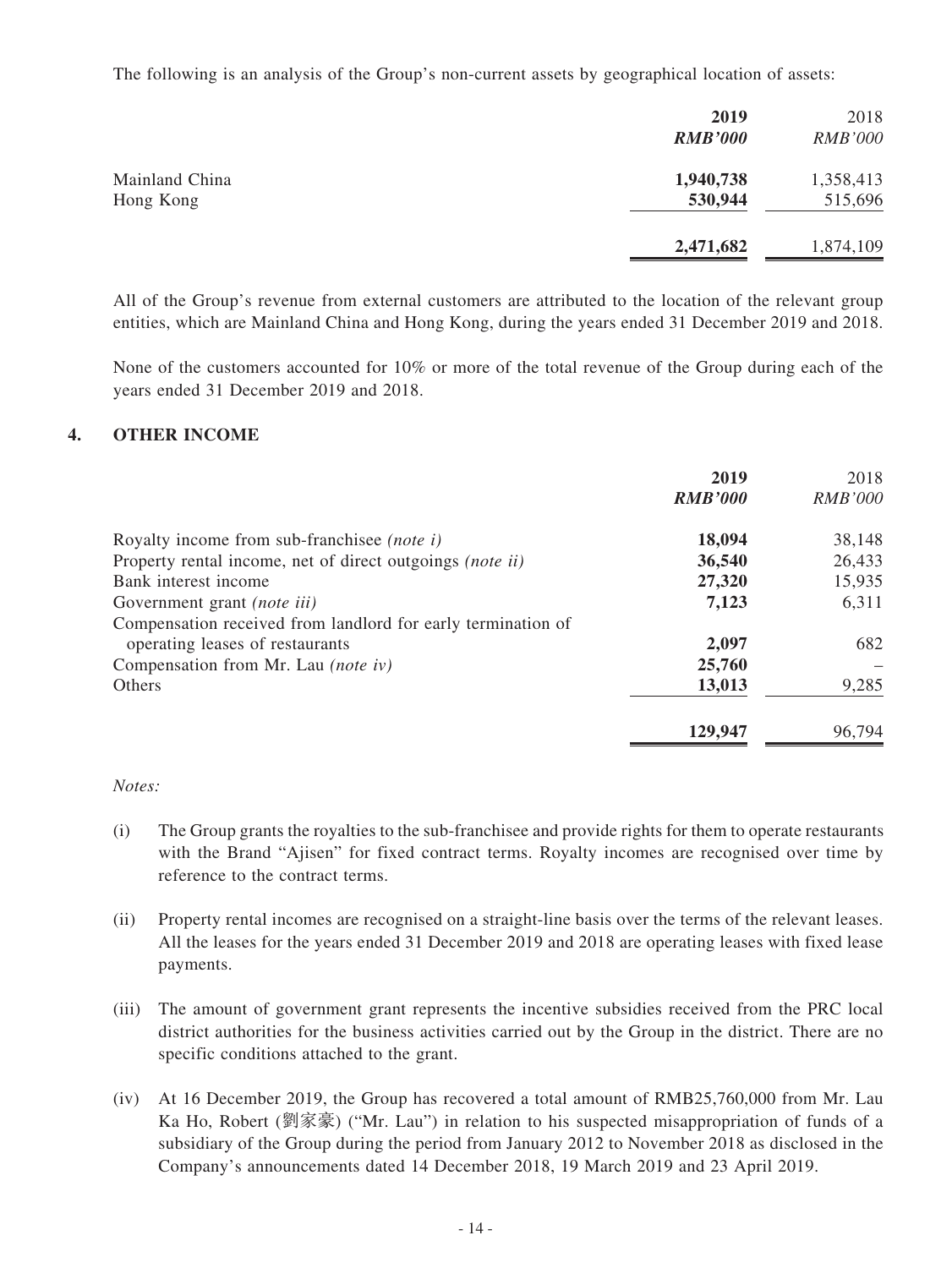# **5. OTHER GAINS AND LOSS**

|                                                                   | 2019<br><b>RMB'000</b> | 2018<br><i>RMB'000</i> |
|-------------------------------------------------------------------|------------------------|------------------------|
|                                                                   |                        |                        |
| Gain on disposal of a subsidiary (Note 15)                        | 29,396                 |                        |
| Compensation in relation to a prior year financial asset at FVTPL |                        | 329,404                |
| Fair value gain on investment properties                          | 47,834                 | 47,840                 |
| (Loss) gain on disposal of property, plant and equipment          | (1,782)                | 12,385                 |
| Fair value (loss) gain on financial assets at FVTPL               | (28, 931)              | 11,536                 |
| Fair value gain (loss) on financial liabilities at FVTPL          | 1,308                  | (49, 227)              |
| Net foreign exchange loss                                         | (1,503)                | (2,618)                |
| Impairment loss on goodwill                                       | (5, 839)               |                        |
| Impairment loss on right of use assets                            | (5,667)                |                        |
| Impairment loss on property, plant and equipment                  | (3, 438)               |                        |
| Impairment loss on interest in an associate                       | (16, 139)              |                        |
|                                                                   | 15,239                 | 349,320                |
|                                                                   |                        |                        |

# **6. FINANCE COSTS**

|                                                              | 2019<br><b>RMB'000</b> | 2018<br><b>RMB'000</b> |
|--------------------------------------------------------------|------------------------|------------------------|
| Interest on lease liabilities<br>Interest on bank borrowings | 30,272<br>4,968        | 6,504                  |
|                                                              | 35,240                 | 6,504                  |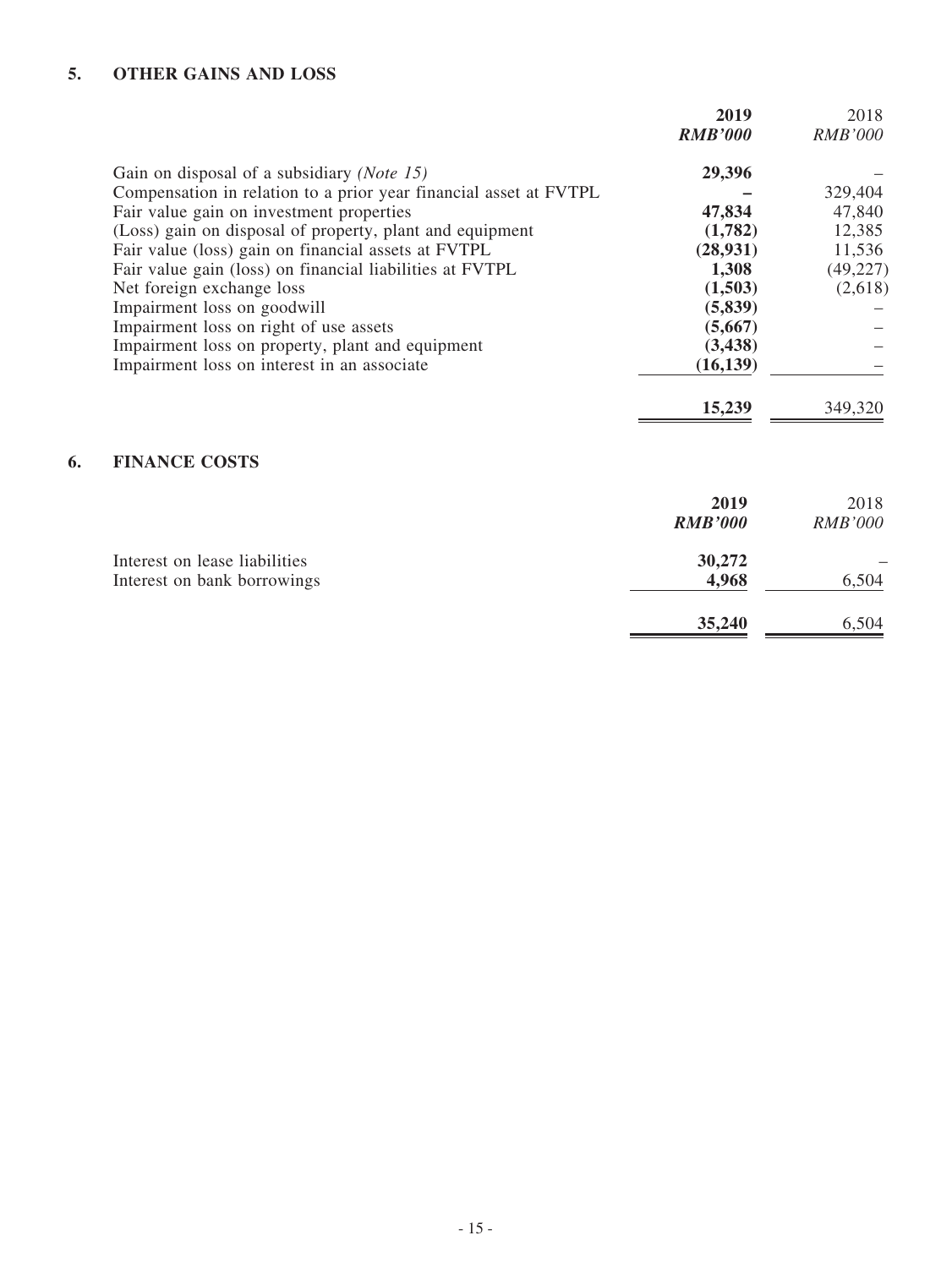# **7. PROFIT BEFORE TAXATION**

|                                                                                                                                                                                     | 2019<br><b>RMB'000</b>              | 2018<br><b>RMB'000</b>              |
|-------------------------------------------------------------------------------------------------------------------------------------------------------------------------------------|-------------------------------------|-------------------------------------|
| Profit before taxation has been arrived at after charging (crediting):                                                                                                              |                                     |                                     |
| Cost of inventories consumed (note a)                                                                                                                                               | 710,783                             | 584,720                             |
| Directors' remuneration<br>Other staff's salaries, wages and other benefits<br>Other staff's retirement benefits scheme contributions<br>Other staff's share-based payment expenses | 3,575<br>607,355<br>67,684<br>1,244 | 3,327<br>535,978<br>67,181<br>1,947 |
| Total staff costs                                                                                                                                                                   | 679,858                             | 608,433                             |
| Advertising and promotion expenses                                                                                                                                                  | 29,349                              | 17,802                              |
| Depreciation of property, plant and equipment<br>Depreciation of right of use assets                                                                                                | 151,947<br>263,017                  | 154,565                             |
| Auditor's remuneration<br>Audit fee<br>Non-audit services                                                                                                                           | 2,600<br>700                        | 2,500<br>650                        |
|                                                                                                                                                                                     | 3,300                               | 3,150                               |
| Fuel and utility expenses                                                                                                                                                           | 121,484                             | 117,182                             |
| Gross rental income from investment properties<br>Less:                                                                                                                             | (38,202)                            | (27, 821)                           |
| direct operating expenses incurred for investment properties that<br>generated rental income during the year                                                                        | 1,662                               | 1,388                               |
|                                                                                                                                                                                     | (36, 540)                           | (26, 433)                           |
| Operating lease rentals in respect of<br>- land lease<br>- rented premises<br>Property rentals in respect of                                                                        |                                     | 1,528<br>348,554                    |
| - Variable lease payment<br>- Short-term lease payment                                                                                                                              | 58,345<br>45,192                    |                                     |
|                                                                                                                                                                                     | 103,537                             | 350,082                             |

### *Note:*

a. This represents costs of raw materials and consumables used.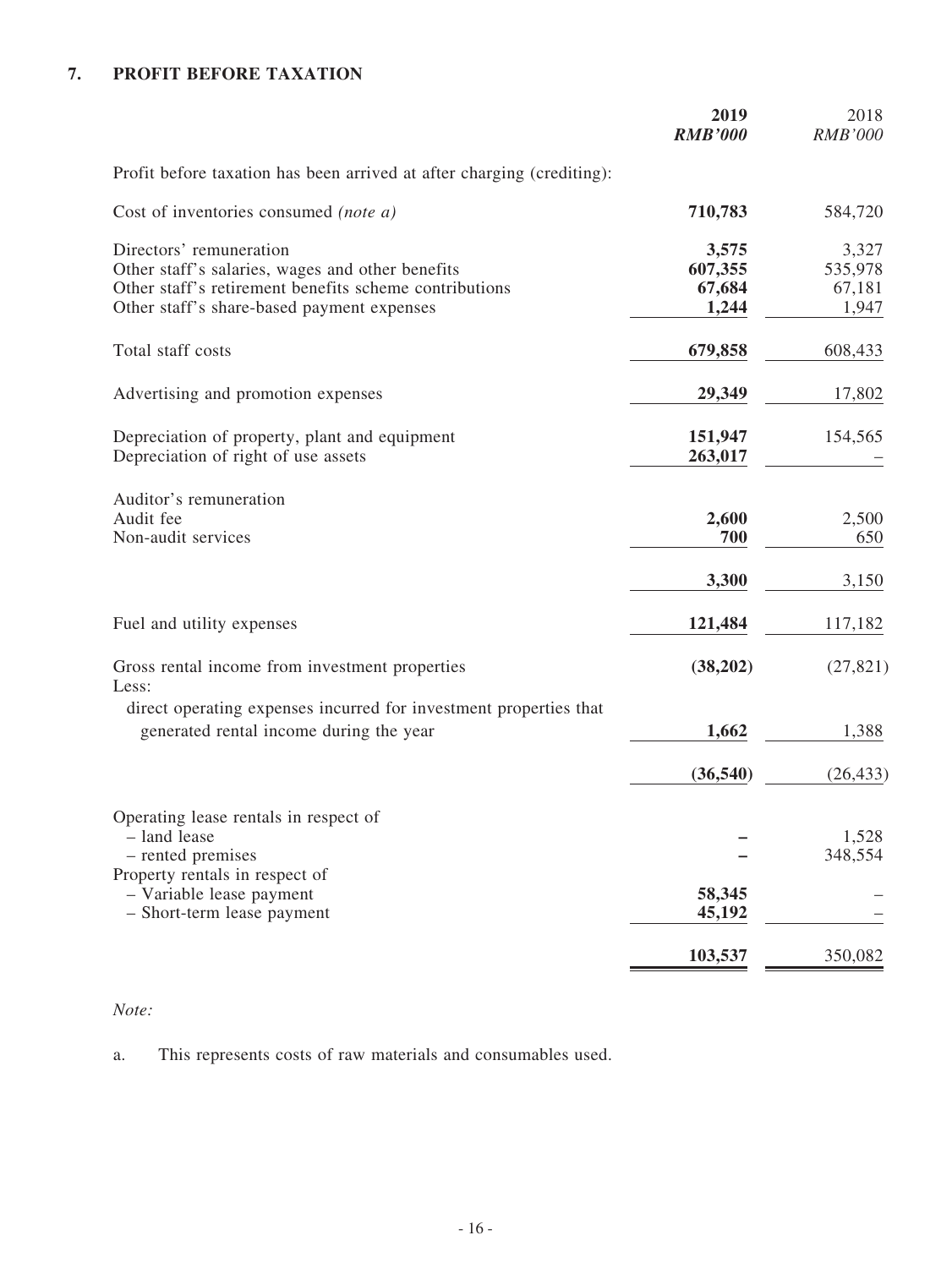### **8. TAXATION**

|                                                                     | 2019<br><b>RMB'000</b> | 2018<br>RMB'000   |
|---------------------------------------------------------------------|------------------------|-------------------|
| Hong Kong Profits Tax<br>- Current year                             | 2,837                  | 8,476             |
| PRC Income Tax<br>- Current year<br>- Over provision in prior years | 74,712<br>(5,778)      | 85,742<br>(6,511) |
|                                                                     | 68,934                 | 79,231            |
| Withholding tax                                                     | 12,995                 | 4,633             |
| Deferred taxation (credit) charge                                   | (21, 819)              | 16,185            |
|                                                                     | 62,947                 | 108,525           |

Hong Kong Profits Tax is calculated at 16.5% of the estimated assessable profit for the year ended 31 December 2019.

Under the Law of the People's Republic of China on Enterprise Income Tax (the "EIT Law") and Implementation Regulation of the EIT Law, the tax rate of the PRC subsidiaries is 25% except the followings:

Pursuant to the relevant provincial policy and written approval obtained from the State Tax Bureau in Chongqing ("Chongqing STB") in 2016, Chongqing Weiqian Food & Culture Co., Ltd. 重慶味千餐飲文 化有限公司 ("Chongqing Weiqian"), which is located in Chongqing, the PRC, applied a preferential tax rate of 15% ("Preferential Tax Treatment") from 2016 to 2020. According to the Chongqing STB, the preferential tax rate needs to be applied by Chongqing Weiqian and approved year by year. As such, the Group applied the standard enterprise income tax rate of 25% for Chongqing Weiqian and reduced the income tax liability only after obtaining the written approval.

During the years ended 31 December 2019 and 2018, Chongqing Weiqian was granted a preferential tax rate of 15% for the year 2018 and 2017 respectively, and therefore, Chongqing Weiqian reversed the income tax liability of approximately RMB5,828,000 and RMB5,568,000 which was previously recognised in the year 2018 and 2017 respectively.

Under relevant tax law and implementation regulations in the PRC, dividends paid out of the net profits derived by the PRC operating subsidiaries after 1 January 2008 are subject to the PRC withholding tax at a rate of 10% or a lower treaty rate in accordance with relevant tax laws in the PRC. Under the relevant tax treaty, withholding tax rate on distributions to Hong Kong resident companies is 5%. Withholding tax has been provided based on the anticipated level of dividend payout ratio of the PRC entities.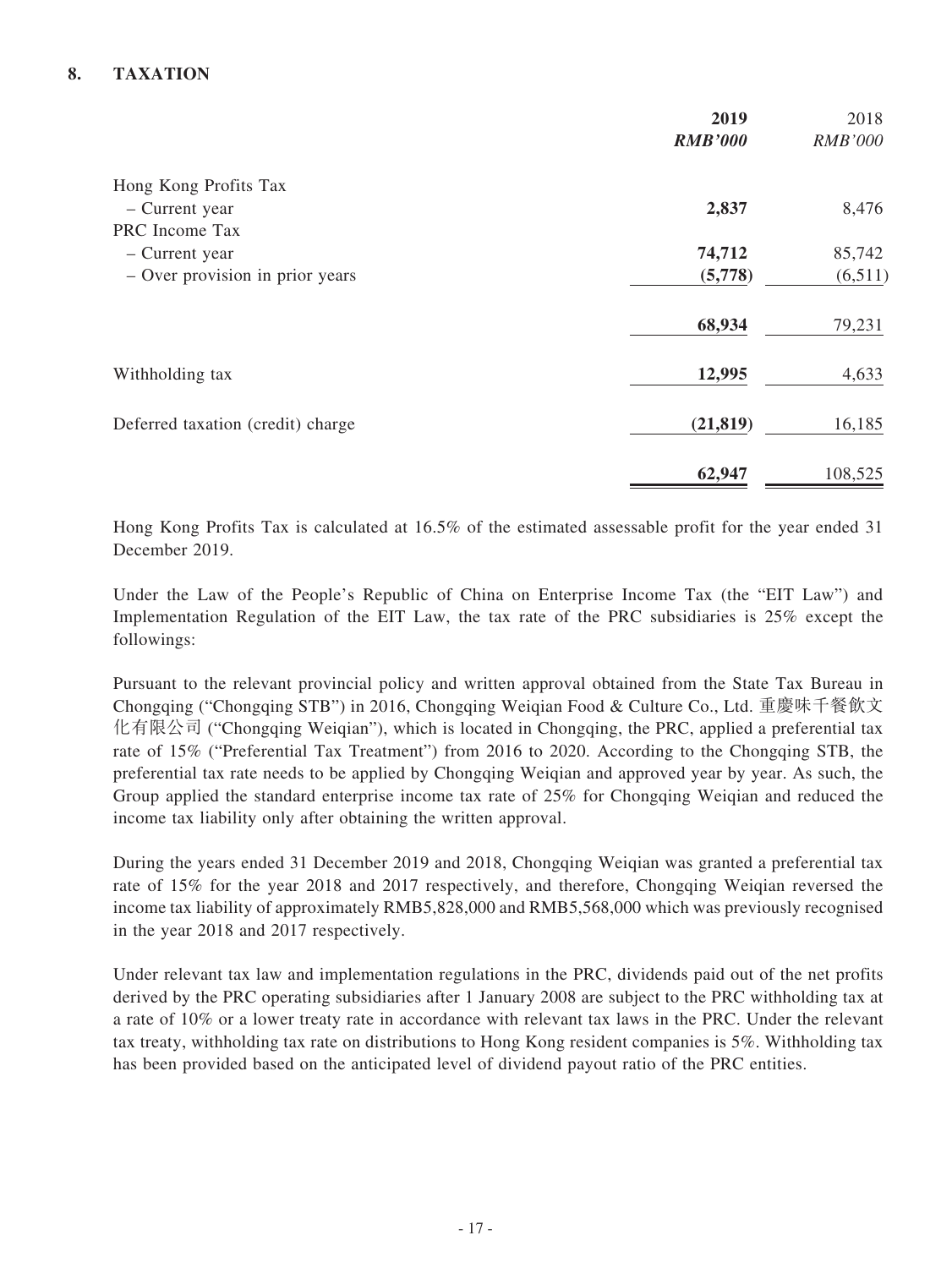#### **9. DIVIDENDS**

|                                                               | 2019<br><b>RMB'000</b> | 2018<br><i>RMB'000</i> |
|---------------------------------------------------------------|------------------------|------------------------|
| Dividends recognised as distribution during the year:         |                        |                        |
| Interim, paid – RMB0.02 (HK2.20 cents) per share for 2019     |                        |                        |
| (2018: paid – RMB0.02 (HK2.80 cents) per share for 2018)      | 21,831                 | 26,164                 |
| Final, paid – $RMB0.10$ ( $HK12.00$ cents) per share for 2018 |                        |                        |
| $(2018:$ paid – RMB0.04 (HK5.00 cents) per share for 2017)    | 109,154                | 46,721                 |
| Special paid – RMB0.023 (HK2.50 cents) per share for 2019     | 25,105                 |                        |
|                                                               | 156,090                | 72,885                 |

A final dividend of RMB0.049 (HK5.3 cents) per ordinary share (2018: a final dividend of RMB0.1 (HK12 cents) per ordinary share), in an aggregate amount of approximately RMB53,485,000 (approximately HK\$57,852,000) has been proposed by the directors of the Company and is subject to approval by the shareholders in the annual general meeting.

#### **10. EARNINGS PER SHARE**

Calculation of the basic and diluted earnings per share attributable to the owners of the Company is based on the following data:

#### **Earnings**

|                                                                                                                                         | 2019<br><b>RMB'000</b> | 2018<br><i>RMB'000</i> |
|-----------------------------------------------------------------------------------------------------------------------------------------|------------------------|------------------------|
| Earnings for the purposes of basic and diluted earnings per share,<br>being earnings for the year attributable to owners of the Company | 156,441                | 551,020                |
| Number of shares                                                                                                                        |                        |                        |
|                                                                                                                                         | 2019                   | 2018                   |
| Weighted average number of ordinary shares for the purpose of<br>calculating basic earnings per share                                   | 1,091,538,820          | 1,091,538,820          |
| Effect of dilutive potential ordinary shares relating to:<br>- outstanding share options                                                |                        |                        |
| Weighted average number of ordinary shares for the purpose of<br>calculating diluted earnings per share                                 | 1,091,538,820          | 1,091,538,820          |

All (31 December 2018: all) outstanding share options of the Company have not been included in the computation of diluted earnings per share as they did not have dilutive effect to the Company's earnings per share during the years ended 31 December 2019 and 2018 because the exercise prices of these options were higher than the average market prices of the Company's shares during the years ended 31 December 2019 and 2018.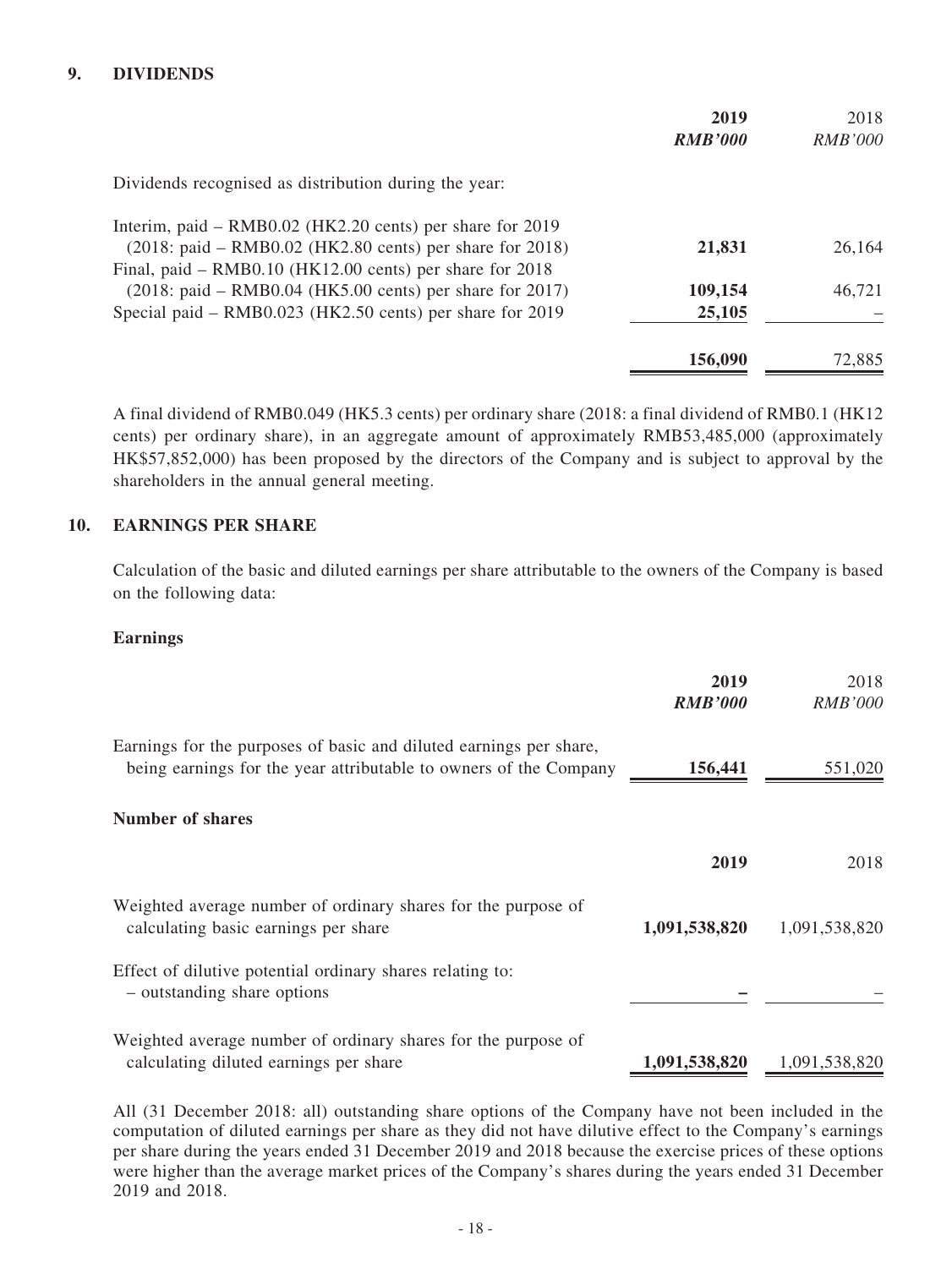#### **11. INTEREST IN ASSOCIATES**

|                                                                                                 | 2019<br><b>RMB'000</b> | 2018<br><b>RMB'000</b> |
|-------------------------------------------------------------------------------------------------|------------------------|------------------------|
| Cost of investment in associates                                                                | 151,341                | 151,341                |
| Share of post-acquisition results and<br>other comprehensive expense, net of dividends received | (1,971)                | (3,302)                |
|                                                                                                 | 149,370                | 148,039                |
| Less: Impairment loss recognised <i>(note)</i><br>Loan to an associate                          | (16, 139)<br>1,339     | 1,310                  |
|                                                                                                 | 134,570                | 149,349                |

*Note:* During the year ended 31 December 2019, the Group engaged an independent qualified professional valuer to assist in performing impairment review for a certain associates of the Group. Based on the valuation, an impairment loss of RMB16,139,000 (2018: Nil) has been recognised during the year ended 31 December 2019.

#### **12. FINANCIAL ASSETS AT FVTPL**

|                                                            | 31 December<br>2019<br><b>RMB'000</b> | 31 December<br>2018<br><i>RMB'000</i> |
|------------------------------------------------------------|---------------------------------------|---------------------------------------|
| Unlisted equity investments and fund investments           | 262,708                               | 310,362                               |
| The components of financial assets at FVTPL are as follow: |                                       |                                       |

|                    | 31 December    | 31 December    |
|--------------------|----------------|----------------|
|                    | 2019           | 2018           |
|                    | <b>RMB'000</b> | <b>RMB'000</b> |
| Yunxi              | 133,500        | 137,000        |
| Jiahua Anyuan Fund | 62,002         | 70,000         |
| Hezhi              | 62,964         | 99,120         |
| Others             | 4,242          | 4,242          |
|                    | 262,708        | 310,362        |

In estimating the fair value, the Group engages third party qualified valuers to perform the valuation. The management works closely with the qualified external valuers to establish the appropriate valuation techniques and inputs to the model. The fair value of the major unlisted equity investments are determined by market approach, using key inputs including equity value, risk free rate and volatility, etc.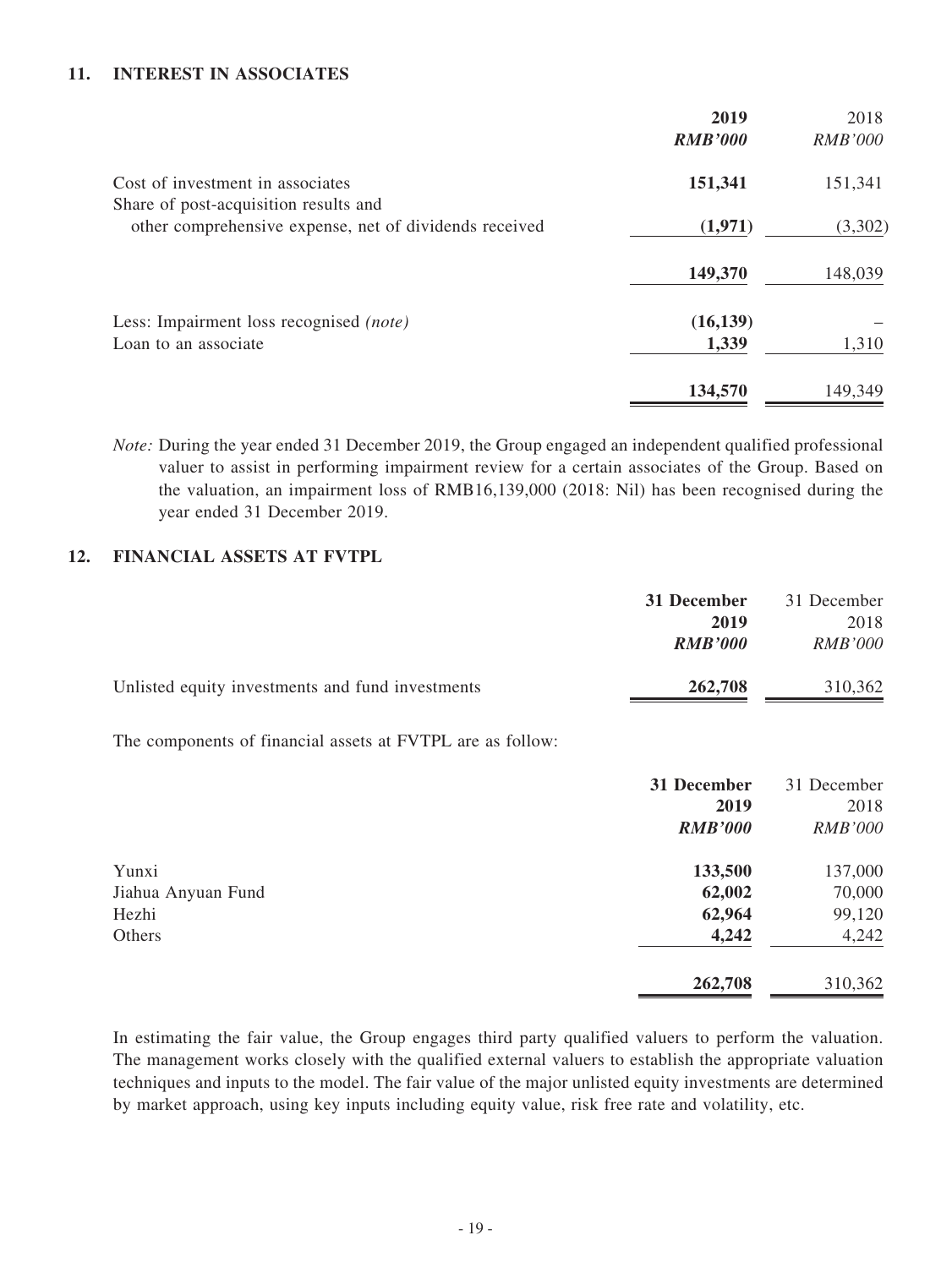#### **13. TRADE AND OTHER RECEIVABLES**

|                                                                   | 2019<br><b>RMB'000</b> | 2018<br><b>RMB'000</b> |
|-------------------------------------------------------------------|------------------------|------------------------|
| Trade receivables                                                 |                        |                        |
| $-$ a related company (note i)                                    |                        | 935                    |
| $-$ others                                                        | 23,494                 | 33,107                 |
|                                                                   | 23,494                 | 34,042                 |
| Less: allowance for credit losses                                 | (3, 183)               | (2,956)                |
|                                                                   | 20,311                 | 31,086                 |
| Other receivables                                                 |                        |                        |
| Rental and utility deposits                                       | 19,127                 | 21,050                 |
| Prepaid management fee and property rental (note ii)              | 9,462                  | 6,133                  |
| Prepaid property rentals                                          |                        | 21,940                 |
| Advance to suppliers                                              | 70,088                 | 26,218                 |
| Deductible value added tax                                        | 40,694                 | 24,753                 |
| Compensation receivable in relation to equity investment in prior |                        |                        |
| year                                                              | 3,850                  | 266,067                |
| Receivable from disposal of an investment property                | 47,064                 |                        |
| Prepaid lease payment – current portion                           |                        | 1,534                  |
| Others                                                            | 39,135                 | 26,294                 |
|                                                                   | 229,420                | 393,989                |
| Less: allowance for doubtful debts on other receivables           | (288)                  |                        |
|                                                                   | 229,132                | 393,989                |
|                                                                   | 249,443                | 425,075                |

#### *Notes:*

(i) The related company is a company in which Ms. Poon has controlling interests.

(ii) The prepaid property rentals are related to short-term leases.

Customers including both independent third parties and related company of noodles and related products are normally granted 60 to 90 days (2018: 60 to 90 days) credit period upon issuance of invoices, except for certain well established customers for which the credit terms are up to 180 days. There was no credit period for customers relating to sales from operation of restaurants.

As at 31 December 2019 and 1 January 2019, trade receivables from contracts with customers amounted to RMB20,311,000 and RMB31,086,000 respectively.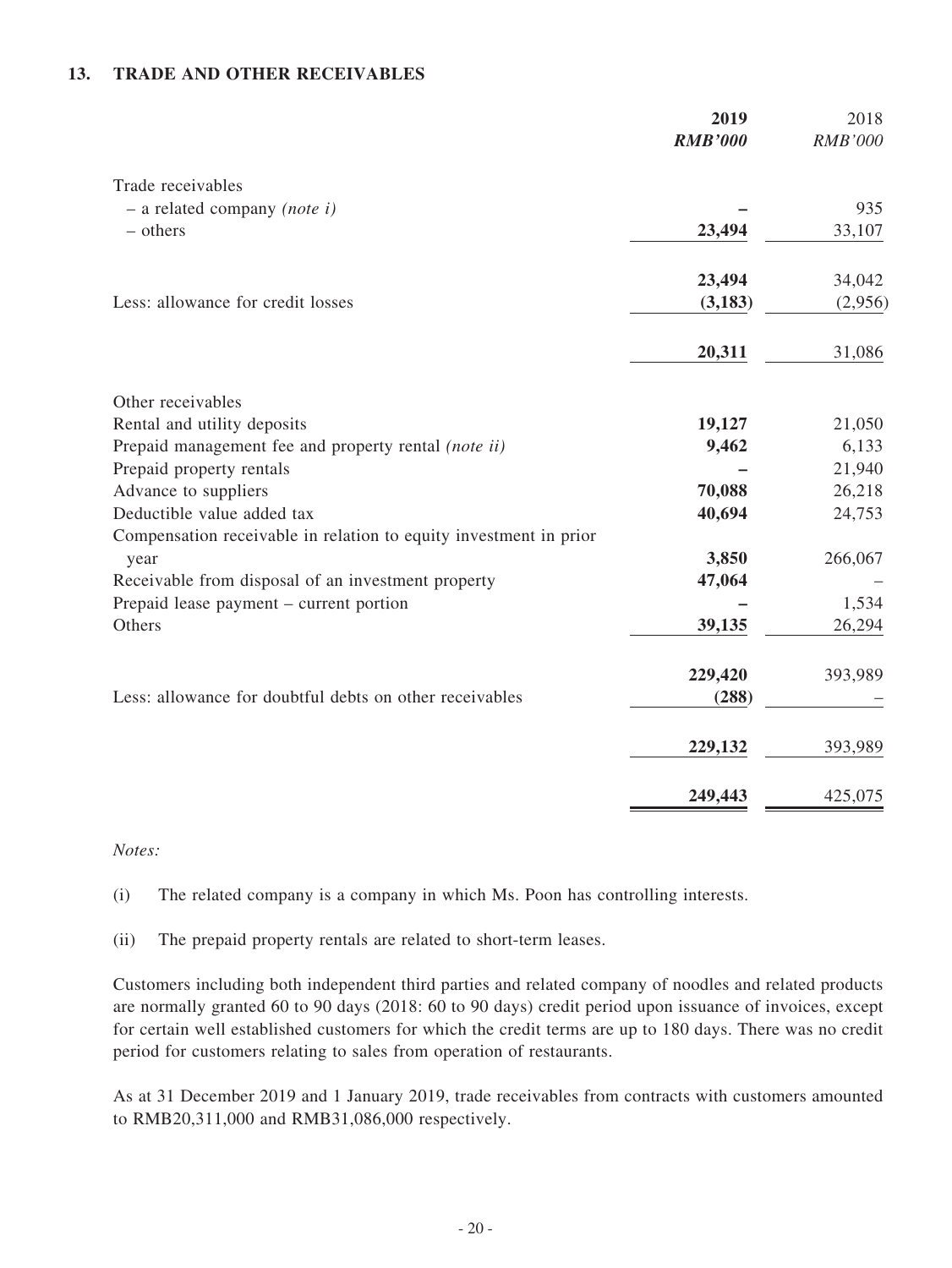The following is an ageing analysis of trade receivables net of allowance for credit losses presented based on invoice dates at the end of the reporting period, which approximated the respective revenue recognition dates:

|                | 2019           | 2018           |
|----------------|----------------|----------------|
|                | <b>RMB'000</b> | <b>RMB'000</b> |
| <b>Ageing</b>  |                |                |
| 0 to 30 days   | 17,057         | 27,865         |
| 31 to 60 days  | 873            | 2,292          |
| 61 to 90 days  | 1,348          | 768            |
| 91 to 180 days | 1,033          | 161            |
|                | 20,311         | 31,086         |

As at 31 December 2019, included in the Group's trade receivables balance, are debtors with aggregate carrying amount of RMB1,046,000 (2018: RMB161,000) which are past due as at the reporting date. Out of the past due balances, RMB1,046,000 (2018: RMB161,000) has been past due 90 days or more and is not considered as in default as these balances are mainly due from customers of good credit quality. The Group does not hold any collateral over the balances.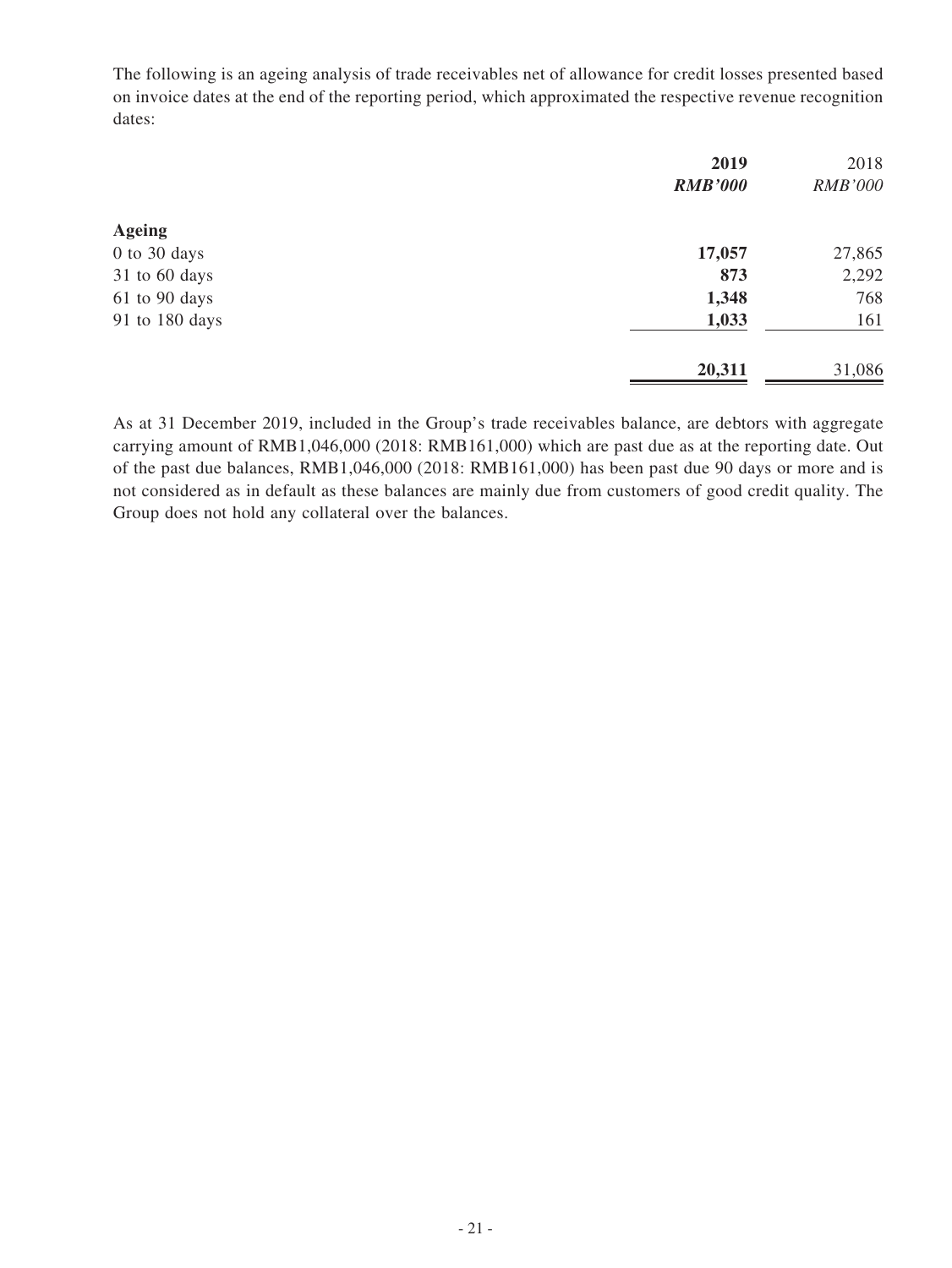#### **14. TRADE AND OTHER PAYABLES**

|                                                          | 2019<br><b>RMB'000</b> | 2018<br><b>RMB'000</b> |
|----------------------------------------------------------|------------------------|------------------------|
| Trade payables                                           |                        |                        |
| $-$ related companies (Note)                             | 26,809                 | 6,143                  |
| – others                                                 | 105,129                | 88,525                 |
|                                                          | 131,938                | 94,668                 |
| Payroll and welfare payables                             | 49,614                 | 39,386                 |
| Customers' deposits received                             | 11,667                 | 12,028                 |
| Payable for acquisition of property, plant and equipment | 52,073                 | 28,259                 |
| Payable for variable lease payment                       | 9,335                  | 8,738                  |
| Payable for fixed lease payment                          |                        | 15,304                 |
| Other taxes payable                                      | 17,098                 | 22,108                 |
| Others                                                   | 53,616                 | 26,060                 |
|                                                          | 325,341                | 246,551                |

*Note:* The related companies are the companies in which Mr. Katsuaki Shigemitsu, who is a director and shareholder of the Company, or Ms. Poon has controlling interests.

The average credit period for purchase of goods is 60 days (31 December 2018: 60 days). The following is an ageing analysis of trade payables presented based on invoice dates at the end of the reporting period:

| <b>Ageing</b>    | 2019           | 2018           |
|------------------|----------------|----------------|
|                  | <b>RMB'000</b> | <b>RMB'000</b> |
| $0$ to $30$ days | 95,038         | 62,877         |
| 31 to 60 days    | 27,514         | 24,420         |
| 61 to 90 days    | 1,113          | 537            |
| 91 to 180 days   | 568            | 342            |
| Over 180 days    | 7,705          | 6,492          |
|                  | 131,938        | 94,668         |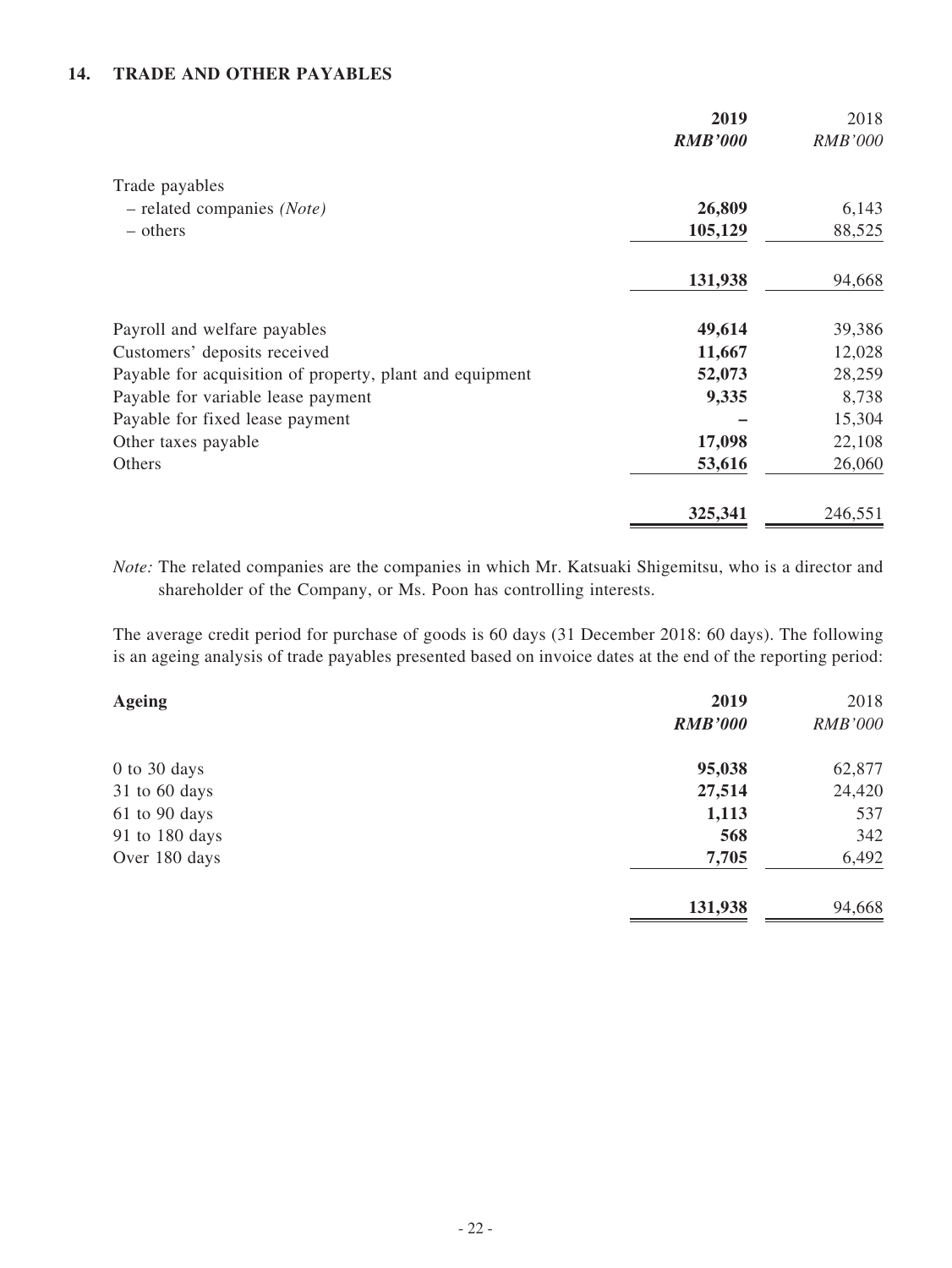#### **15. DISPOSAL OF A SUBSIDIARY**

During the current year, Ajisen Properties Limited ("Ajisen Properties"), a wholly-owned subsidiary of the Group, entered into a share transfer agreement with Ms. Poon pursuant to which, Ajisen Properties has agreed to sell and Ms. Poon has agreed to acquire the entire equity interest in the JILIN Property 1 S.A. 麒麟不動產有限公司 ("JILIN"), a wholly-owned subsidiary of the Group, for a consideration of approximately HK\$186,700,896 (equivalent to approximately RMB164,233,000). JILIN is a property holding company and its principal asset is an office premises located in Shanghai, the PRC, which is used as an office premises of the Group. On 30 April 2019, the Group lost control of JILIN in accordance with HKFRS 10.

The net assets of JILIN at the date of disposal were as follows:

|                                                       | <i>RMB'000</i> |
|-------------------------------------------------------|----------------|
| Property, plant and equipment                         | 123,690        |
| Trade and other receivables                           | 756            |
| Bank balances and cash                                | 11,890         |
| Trade and other payable                               | (90)           |
| Taxation payable                                      | (1,409)        |
| Net assets disposed of                                | 134,837        |
| Total cash consideration                              | 164,233        |
| Less: net assets disposed of                          | (134, 837)     |
| Gain on disposal of the subsidiary:                   | 29,396         |
| Total cash consideration received                     | 164,233        |
| Less: bank balances and cash disposed of              | (11,890)       |
| Net cash inflow arising on disposal of the subsidiary | 152,343        |

Following the disposal, the Group has entered into a tenancy agreement, pursuant to which JILIN continues to lease the aforesaid office premises to the Group for an initial term of 3 years. This tenancy agreement is accounted for under HKFRS 16.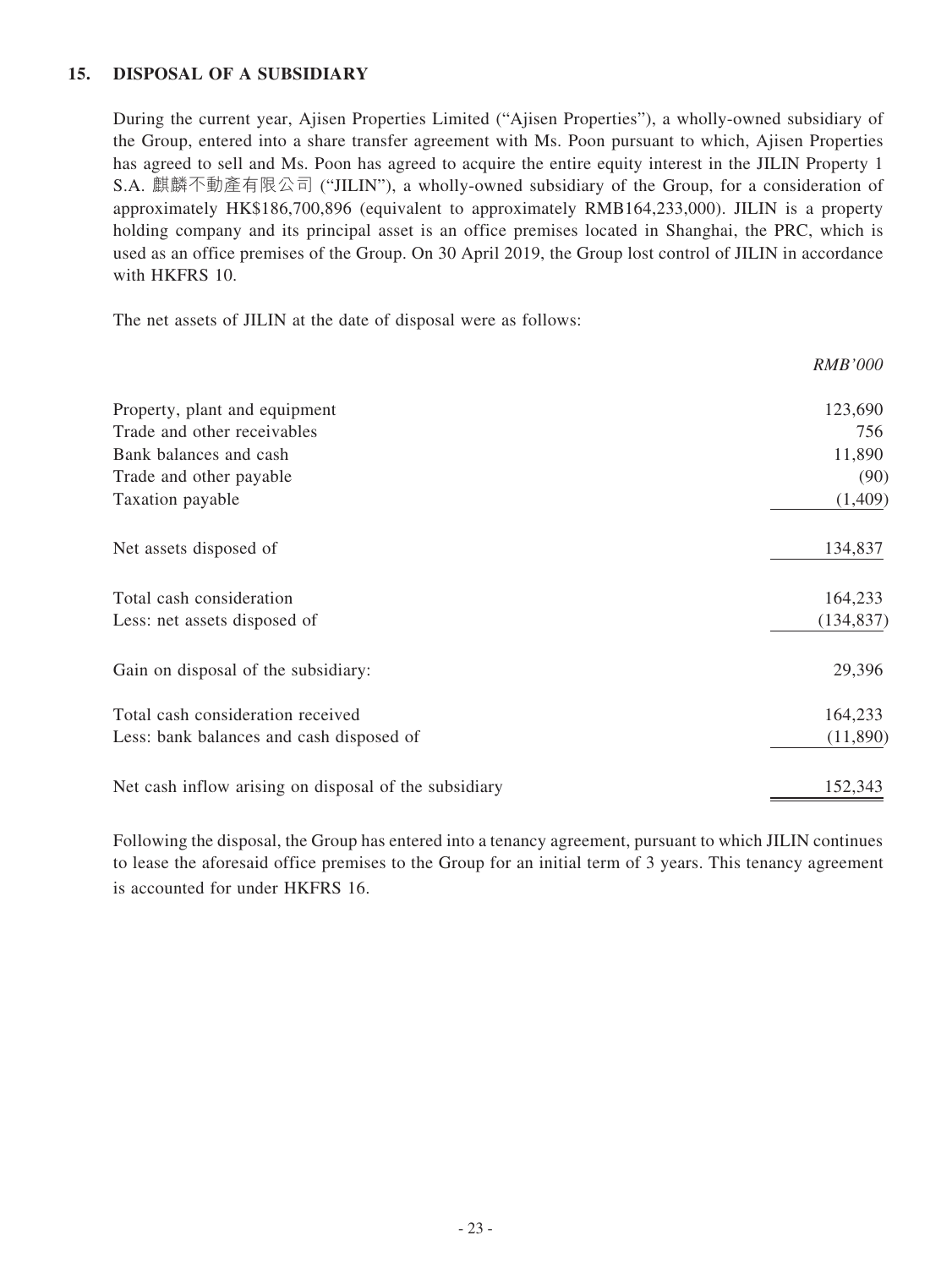### **DIVIDEND**

A final dividend of RMB0.049 (HK5.3 cents) per ordinary share (2018: a final dividend of RMB0.1 (HK12 cents) per ordinary share) for the year ended 31 December 2019 has been proposed by the Board and is subject to the approval by the shareholders of the Company (the "Shareholders") at the annual general meeting ("AGM") to be held on 22 May 2020. The proposed final dividend is expected to be paid on or about 30 September 2020. Including the interim dividend of RMB0.02 (HK2.2 cents) per ordinary share and a special dividend of RMB0.023 (HK2.5 cents) per ordinary share (2018: interim dividend of RMB0.02 (HK2.8 cents) per ordinary share) already paid, the total dividend for the year ended 31 December 2019 will amount to RMB0.092 (HK10.0 cents) per ordinary share (2018: RMB0.12 (HK14.8 cents) per ordinary share).

#### **MANAGEMENT DISCUSSION AND ANALYSIS**

#### **Industry Review**

In 2019, in the face of mounting risks and challenges both at home and abroad, under the strong leadership of the Central Committee of the Communist Party of China with Comrade Xi Jinping as the core, China adhered to the general working guideline of making progress while maintaining stability and the new development philosophy, committed to the high-quality development, focused on the supply-side structural reform, deepened the reform and opened wider to the world, and unswervingly fought the "Three Critical Battles" and endeavored to maintain stability in areas of employment, financial sector, foreign trade, foreign investment, domestic investment and market expectation. As a result, the economy was generally stable and the development reached a new stage with steadily raised quality. According to the National Bureau of Statistics of China, in 2019, gross domestic product (GDP) reached RMB99.0865 trillion, representing an increase of 6.1% (corresponding period of 2018: 6.6%) calculated at comparable prices; and the total retail sales of social consumer goods for the year increased by 8.0% year-on-year to RMB41.1649 trillion, exceeding RMB40 trillion for the first time and showing a generally steady and upward trend. The national per capita disposable income for the year was RMB30,733, an actual growth of 5.8% over the corresponding period in the previous year.

According to Blue Book of Catering Industry-Annual Report on Catering Industry Development of China (2019) (《餐飲產業藍皮書:中國餐飲產業發展報告(2019)》), catering industry of China has maintained rapid and steady growth for a long time, and is expected to surpass the United States in 2023 to become the world's largest catering market. In the development process of China's resident consumption structure, the food and beverage consumption has shifted from self-service to socialized service, where consumers' demand for socialized catering services keeps growing, resulting in continuously increasing proportion of dining out, which has promoted the continuous and steady growth of catering consumption expenditure. In addition, the increasing per capita income has driven the upgrading of consumers' demand for food and beverage. According to the National Bureau of Statistics, the revenue of the catering industry for the year of 2019 increased by 9.4% (corresponding period of 2018: 9.5%) year-on-year to RMB4.6721 trillion, indicating that the catering market continued to maintain a generally stable growth while making further progress in 2019. Of which, new types of business such as takeaway and group meals have led the catering consumption market, and the takeaway market size will exceed RMB280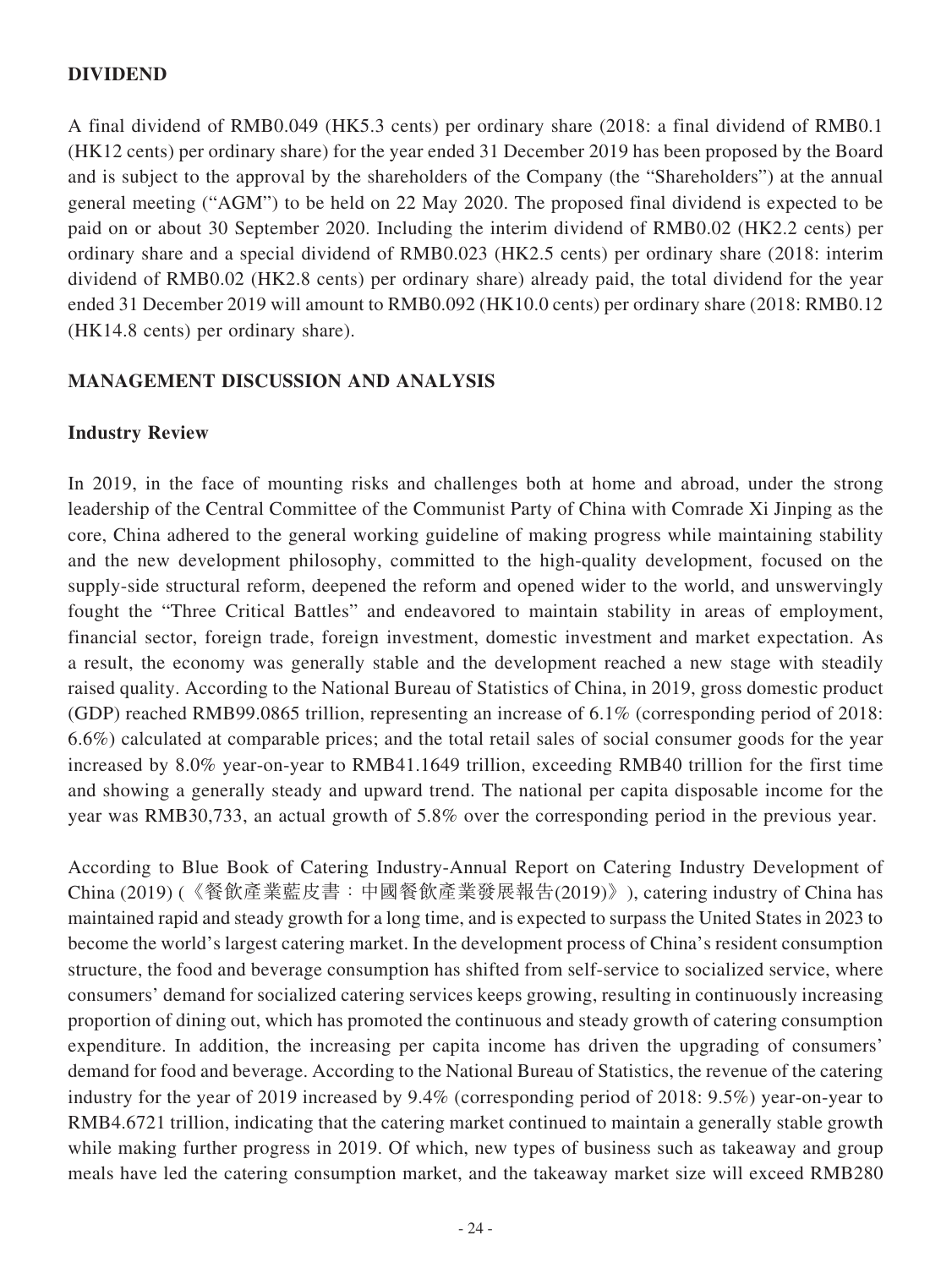billion in 2019 according to iiMedia Research, indicating that the market development has entered a stage of stable growth after several years of popularization of takeaway services. In light of the gradual maturity of the takeaway market in the catering industry, Ele.Me and Meituan are accelerating the exploration of new retail business which will be a new playground for mainstream takeaway platforms in the future. In addition, the catering sector has gradually become the highlight of the consumer industry, accounting for 11.35%. In 2019, the contribution rate of consumption to economic growth was 57.8%, driving GDP growth by 3.5%, and being the first driving force for economic growth for six consecutive years. In particular, the scale of catering accounted for 11.3% of the total retail sales of social consumer goods, contributing 13.1% to the growth of total retail sales of social consumer goods, and driving the growth of total retail sales of consumer goods by 1%. The continuous expansion of the catering market is still an important force driving the domestic consumer market.

According to the China Catering Report 2019 (《中國餐飲報告2019》), the future development trend of the catering industry will be the industrial structure transformation, supply-side digitalization, business model upgrading in dimension, intelligent commerce, catering retail, and refined operations. At the time of reform, intelligence technology will penetrate into the catering industry to a large extent, thus affecting the entire industry. Through online and offline integration, digitization and technicalization, a restaurant can turn every customer into a user and every user into a member, and the store manager can understand each customer through big data and provide personalized services in the future.

The Group will continue to adopt lean management approach and strictly control the quality and safety of food. Moreover, the Group will upgrade its membership system comprehensively to enhance customer experience. Meanwhile, the Group will continue to strategically expand its restaurant network to further increase the restaurant density and expand the coverage of restaurants, and will also continue to optimize its brand strategy upgrading and dedicate itself to promoting internal organizational reform, with a view to grasping development opportunities arising from industry reform and bringing better return on investment for the Shareholders.

# **Business Review**

For the year ended 31 December 2019, the Group's turnover increased from approximately RMB2,378 million in 2018, by approximately 7.9% to approximately RMB2,565 million in 2019. The gross profit of the Group reached approximately RMB1,854 million, an increase of approximately 3.4% from last year. Profit from operation for the year of the Company decreased by approximately 48.3% and profit attributable to the owners of the Company decreased by approximately 71.6% to approximately RMB156.4 million from approximately RMB551.0 million last year. Correspondingly, basic earnings per share decreased from RMB0.5 last year to RMB0.14 per ordinary share.

Given the growth of the current operation of the Company during the year, the Board recommended a final dividend of RMB0.049 (2018: RMB0.1) per ordinary share for the year ended 31 December 2019 as a return to the Shareholders.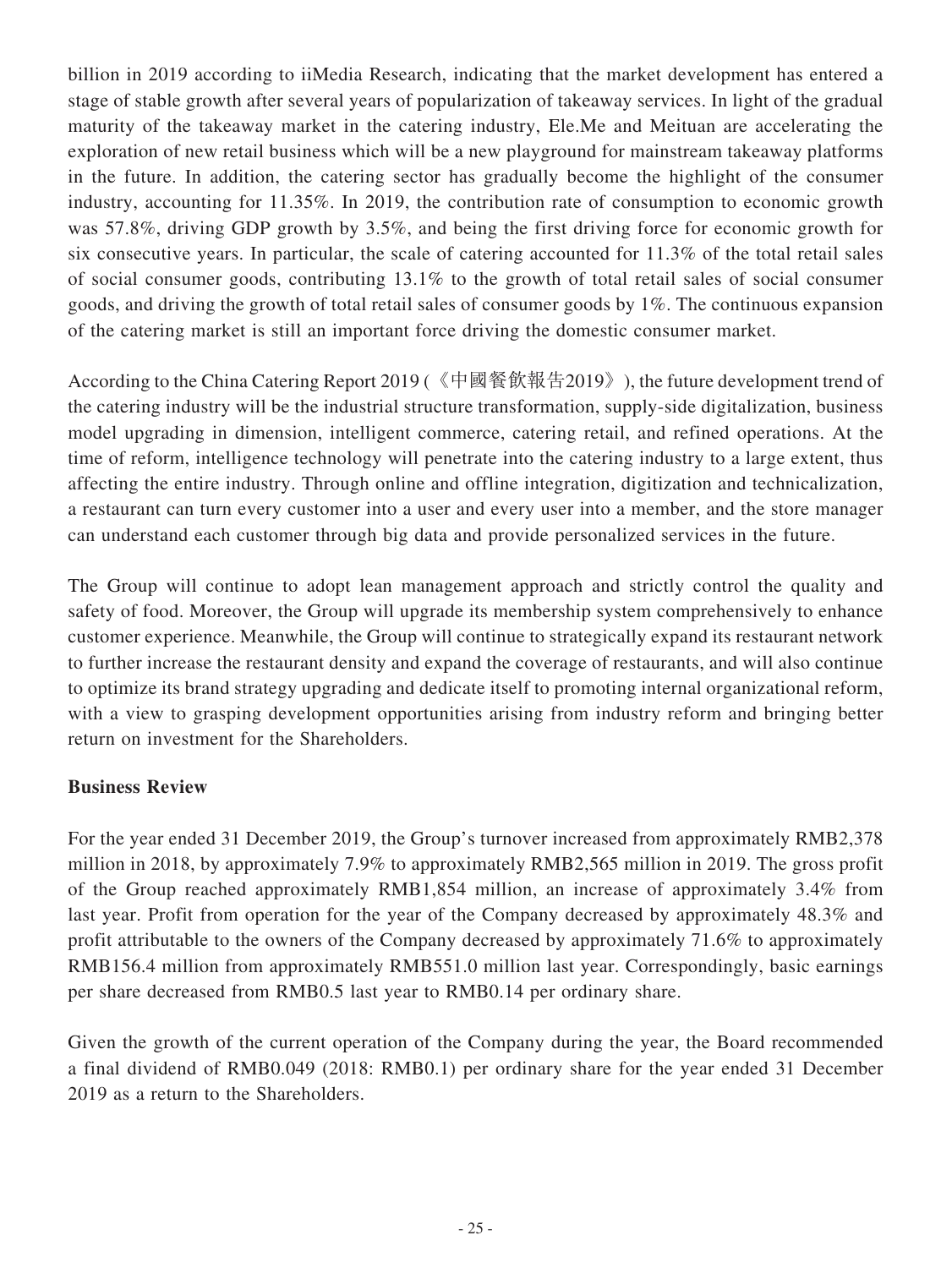The support from its production bases is an integral factor for the sustainable and steady expansion of the Group's chain restaurant network. As at 31 December 2019, the Group has six major production bases in Shanghai, Chengdu, Tianjin, Wuhan, Qingdao and Dongguan throughout China.

During the year, the Group focused on streamlining the existing stores, adopting a prudent strategy in opening new stores. The Group adopted more focused strategies in its development, continued to expand the restaurant network and deepened the density in mature markets, such as Guangdong, Shandong, Zhejiang and Shanghai. As at 31 December 2019, the Group had a total of 799 fast casual chain restaurants, an increase of 33 from 766 during the corresponding period in 2018; the Group's restaurant network extended its reach to 176 cities in 31 provinces and municipalities nationwide.

During the year, the Group's cost of inventories consumed as a proportion to turnover was approximately 27.7%, indicating an increase of approximately 3.1 percentage points from that of the corresponding period last year. Accordingly, gross profit margin decreased from approximately 75.4% last year to approximately 72.3% in 2019. The Company leveraged on the adjustment of menu prices and adoption of direct purchase to stabilize the cost of raw materials.

During the year, the Group's labour costs accounted for approximately 26.5% of the turnover, which was approximately 0.9 percentage point higher than that of the corresponding period of last year. During the year, the level of minimum wage was raised in a number of provinces and cities in China successively, and the Group has adjusted its employee wages in compliance with the relevant laws and regulations.

During the year, rental expenses as a proportion to turnover of the Group was approximately 4%, which was approximately 10.7 percentage points lower than that of the corresponding period last year. Such decrease was mainly due to the adoption of HKFRS 16 where lease payments were treated as repayment of lease liabilities and finance costs.

Besides, the number of stores increased by 33 compared with last year. During the year, the Group maintained stringent criteria in location selection for new restaurants to ensure the rate of success of the new establishment. Also, a large number of medium- and small-sized restaurants were developed so as to enhance the output per unit area. On the other hand, with our branding effect becoming stronger, the Group has secured fixed leases on a long-term basis. The Group has timely introduced a number of enriched and attractive marketing activities. During the year, the Group featured the promotional sales of various attractive premiums. The feedback was excellent and the promotions facilitated an increase in transaction amount. These activities not only encouraged new and existing customers to visit the restaurants, but also helped the Group to fully benefit from the market recovery.

The effective operation of 799 restaurants under the Group would not be achieved without our efficient management and intensive staff training. During the year, the Group placed emphasis on the guidance and training of restaurant managers and regional supervisors. The operational efficiency of each restaurant was enhanced through constant upgrading of its basic management level. The Group also launched inter-restaurant competitions and new incentive bonus scheme so as to fully motivate its staff.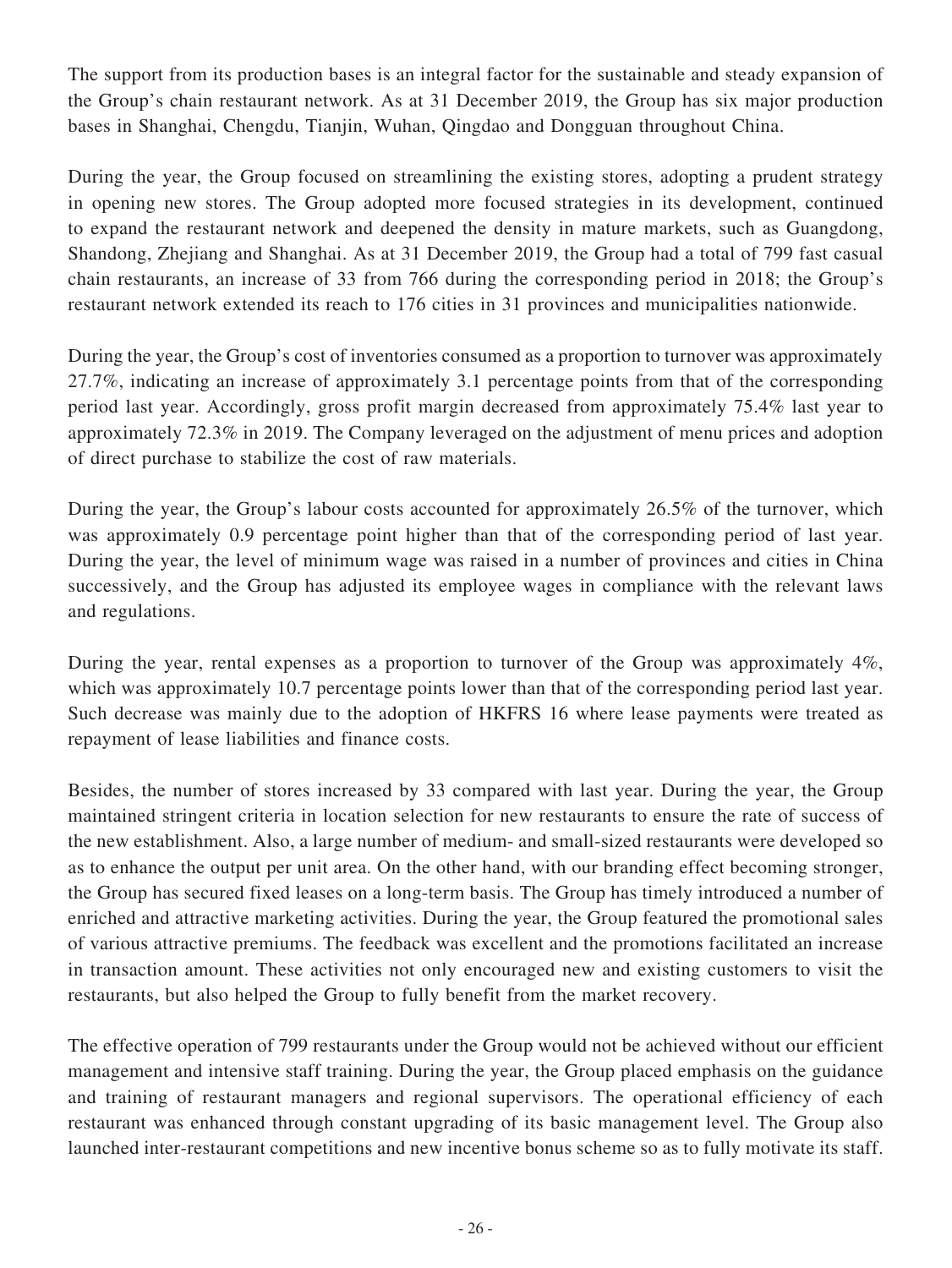### **Retail Chain Restaurants**

In 2019, the Group's major business and primary source of income continued to stem from the retail chain restaurant business. During the year, the Group's restaurant business income recorded approximately RMB2,398,899,000 (2018: RMB2,218,124,000), accounted for approximately 93.5% (2018: 93.3%) of the Group's total revenue.

As at 31 December 2019, the Group's restaurant portfolio consisted of 799 Ajisen chain restaurants, comprising the following:

|                                | 31 December             | 31 December      |       |  |
|--------------------------------|-------------------------|------------------|-------|--|
|                                | 2019                    | 2018             | $+/-$ |  |
| By provinces/cities:           |                         |                  |       |  |
| Shanghai                       | 129                     | 129              |       |  |
| Beijing                        | 46                      | 47               | $-1$  |  |
| Tianjin                        | 8                       | 6                | $+2$  |  |
| Guangdong (excluding Shenzhen) | 58                      | 49               | $+9$  |  |
| Shenzhen                       | 20                      | 22               | $-2$  |  |
| Jiangsu                        | 90                      | 91               | $-1$  |  |
| Zhejiang                       | 86                      | 74               | $+12$ |  |
| Sichuan                        | 15                      | 16               | $-1$  |  |
| Chongqing                      | 14                      | 12               | $+2$  |  |
| Fujian                         | 23                      | 25               | $-2$  |  |
| Hunan                          | 17                      | 18               | $-1$  |  |
| Hubei                          | 14                      | 16               | $-2$  |  |
| Liaoning                       | 25                      | 24               | $+1$  |  |
| Shandong                       | 54                      | 47               | $+7$  |  |
| Guangxi                        | 17                      | 13               | $+4$  |  |
| Guizhou                        | $\overline{\mathbf{4}}$ | $\overline{4}$   |       |  |
| Jiangxi                        | 18                      | 15               | $+3$  |  |
| Shaanxi                        | 16                      | 15               | $+1$  |  |
| Yunnan                         | 10                      | 12               | $-2$  |  |
| Henan                          | <b>16</b>               | 14               | $+2$  |  |
| Hebei                          | 16                      | 12               | $+4$  |  |
| Anhui                          | 17                      | 19               | $-2$  |  |
| Xinjiang                       | 3                       | $\mathfrak{Z}$   |       |  |
| Hainan                         | 8                       | $\boldsymbol{9}$ | $-1$  |  |
| Shanxi                         | 5                       | $\overline{4}$   | $+1$  |  |
| Neimenggu                      | 5                       | 5                |       |  |
| Heilongjiang                   | 16                      | 14               | $+2$  |  |
| Ningxia, Qinghai               | $\overline{\mathbf{3}}$ | $\overline{4}$   | $-1$  |  |
| Jilin                          | 15                      | 15               |       |  |
| Tibet                          | 1                       | 1                |       |  |
| Gansu                          | 1                       |                  | $+1$  |  |
| Hong Kong                      | 27                      | $30\,$           | $-3$  |  |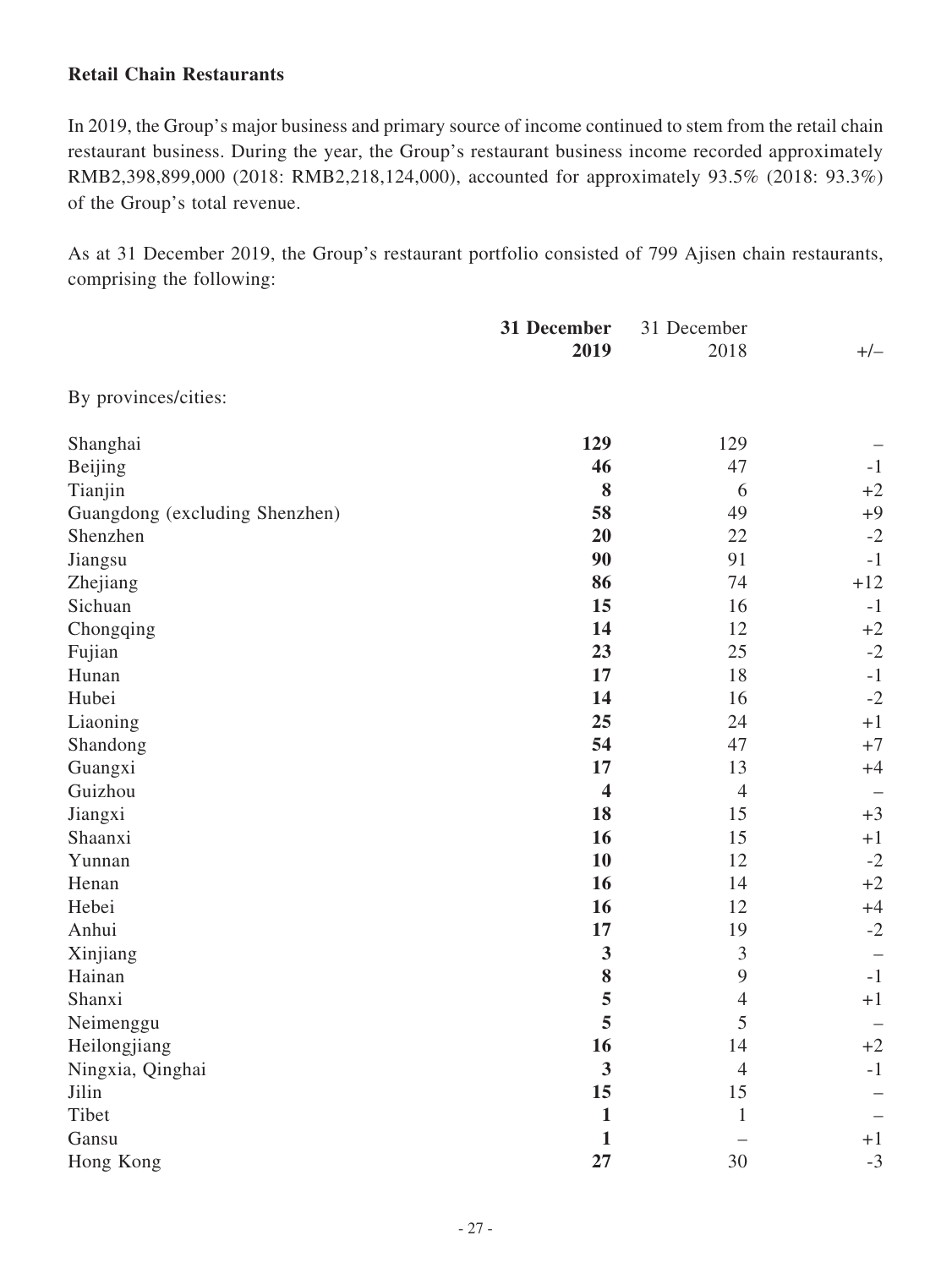|                         | 31 December<br>2019 | 31 December<br>2018 | $+/-$ |
|-------------------------|---------------------|---------------------|-------|
| Others:                 |                     |                     |       |
| Rome                    | 1                   | 1                   |       |
| Finland                 |                     | $\overline{0}$      | $+1$  |
| Total                   | 799                 | 766                 | $+33$ |
| By geographical region: |                     |                     |       |
| Northern China          | 185                 | 169                 | $+16$ |
| Eastern China           | 322                 | 313                 | $+9$  |
| Southern China          | 171                 | 163                 | $+8$  |
| Central China           | 119                 | 120                 | $-1$  |
| Europe                  | $\overline{2}$      | $\mathbf{1}$        | $+1$  |
| Total                   | 799                 | 766                 | $+33$ |

### **Financial Review**

#### *Turnover*

For the year ended 31 December 2019, the Group's turnover increased by approximately 7.9%, or approximately RMB187,357,000 to approximately RMB2,565,102,000 from approximately RMB2,377,745,000 for the corresponding period in 2018. Such increase was mainly due to the increase in number of stores of the Group during the year.

### *Cost of inventories consumed*

For the year ended 31 December 2019, the Group's cost of inventories increased by approximately 21.6%, or approximately RMB126,063,000 to approximately RMB710,783,000 from approximately RMB584,720,000 for the corresponding period in 2018.

During the year, the ratio of inventories cost to turnover was approximately 27.7%, higher than 24.6% for the corresponding period in 2018. Such increase was attributable to the increase in material cost for the year.

### *Gross profit and gross profit margin*

Driven by the above factors, gross profit for the year ended 31 December 2019 increased by approximately 3.4%, or approximately RMB61,294,000 to approximately RMB1,854,319,000 from approximately RMB1,793,025,000 for the corresponding period in 2018. Gross profit margin of the Group also decreased from approximately 75.4% for the corresponding period in 2018 to approximately 72.3% due to the increase in material costs.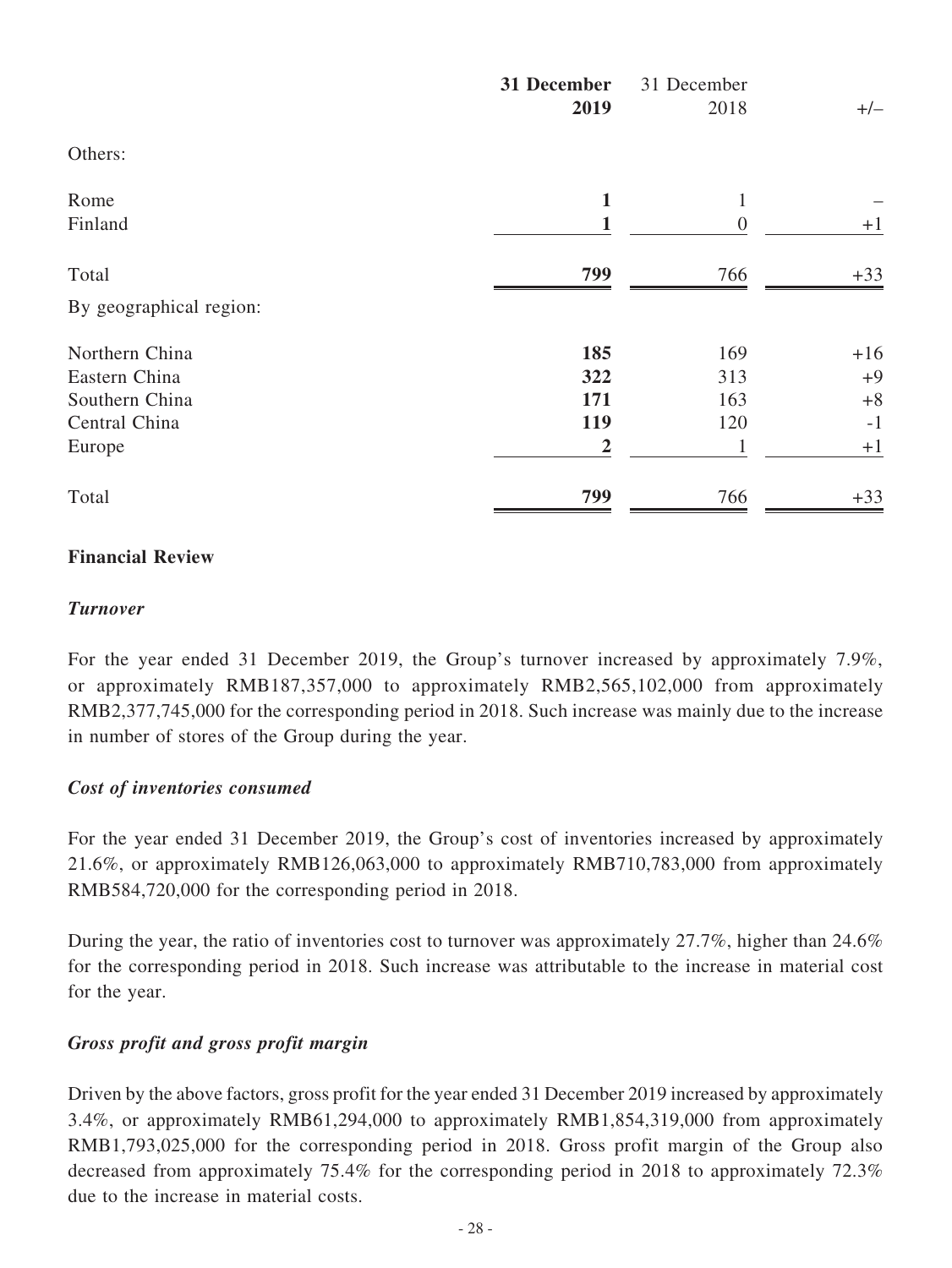# *Staff costs*

For the year ended 31 December 2019, staff costs of the Group increased by approximately 11.7% from approximately RMB608,433,000 for the corresponding period in 2018 to approximately RMB679,858,000 which reflected the raise in level of minimum wage in a number of provinces and cities in China for the year. Staff costs as a proportion to turnover remained stable at around 26.5% (2018: 25.6%).

# *Depreciation*

For the year ended 31 December 2019, depreciation of the Group increased by approximately 165.8% or approximately RMB258,871,000 from approximately RMB156,093,000 for the corresponding period in 2018 to approximately RMB414,964,000. Such increase was mainly attributable to the depreciation of right of use of assets from the initial adoption of HKFRS 16 in 2019.

Had the impact of HKFRS 16 adoption been excluded for both years, the amount of depreciation for the year ended 31 December 2019 would have been approximately RMB153,673,000, a decrease of approximately RMB2,420,000, or approximately 1.6%, from approximately RMB156,093,000 for the corresponding period in 2018.

# *Other operating expenses*

Other operating expenses mainly included expenses for fuel and utility, consumables, advertising and promotion and franchise fee. For the year ended 31 December 2019, other operating expenses decreased by approximately 19.7%, or approximately RMB156,979,000, to approximately RMB639,748,000 from approximately RMB796,727,000 for the corresponding period in 2018. Its proportion to turnover decreased by 7.8 percentage points from approximately 33.5% to approximately 24.9% due to the initial adoption of HKFRS 16 in 2019 where the lease payments were treated as repayment of lease liabilities and finance costs.

Had the impact of HKFRS 16 adoption been excluded for both years, the amount of other operating expenses for the year ended 31 December 2019 would have been approximately RMB905,066,000, an increase of approximately RMB108,339,000 or approximately 13.6%, from approximately RMB796,727,000 for the corresponding period in 2018, which was mainly attributable to the increase in expenses on advertising and promotion.

# *Other income*

For the year ended 31 December 2019, other income of the Group increased by approximately 34.3%, or approximately RMB33,153,000, to approximately RMB129,947,000 from approximately RMB96,794,000 for the corresponding period in 2018. The increase was mainly originated from the compensation from Mr. Lau Ka Ho, Robert, the former chief financial officer in 2019.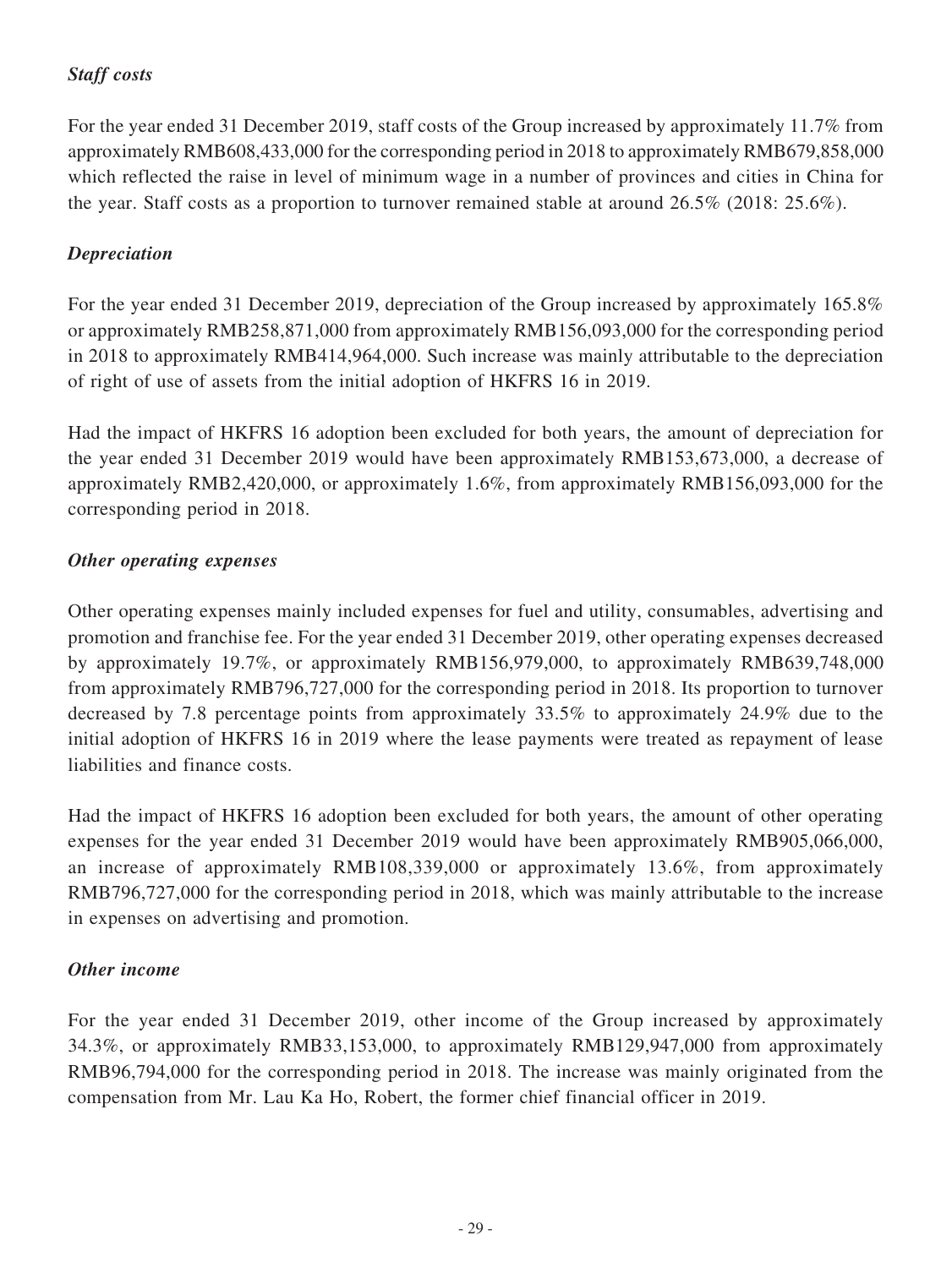### *Other gains and losses*

For the year ended 31 December 2019, other gains and losses of the Group decreased by approximately 95.6% or approximately RMB334,081,000 to a gain of approximately RMB15,239,000 from a gain of approximately RMB349,320,000 for the corresponding period in 2018. The decrease in other gains and losses were mainly attributable to one-off investment gain in 2018.

### *Finance costs*

For the year ended 31 December 2019, finance costs increased by approximately 441.8%, or approximately RMB28,736,000 to approximately RMB35,240,000 from approximately RMB6,504,000 for the corresponding period in 2018. The increase was mainly due to the finance costs recognised on lease liabilities upon initial adoption of HKFRS 16 in 2019.

The interest on bank borrowings decreased by approximately 23.6%, or approximately RMB1,536,000 to approximately RMB4,968,000 from approximately RMB6,504,000 for the corresponding period in 2018, which was mainly due to repayment of bank borrowings during the year.

### *Profit before taxation*

Being affected by the factors referred to above, the Group's profit before taxation for the year ended 31 December 2019 decreased by approximately 65.7%, or approximately RMB442,608,000 to approximately RMB231,257,000 from approximately RMB673,865,000 for the corresponding period in 2018.

Had the impact of HKFRS 16 adoption been excluded for both years, the amount of profit before taxation for the year ended 31 December 2019 would have been approximately RMB263,169,000, a decrease of approximately RMB410,696,000 or approximately 60.9% from approximately RMB673,865,000 for the corresponding period in 2018.

# *Profit attributable to owners of the Company*

Being affected by the factors referred to above, profit attributable to owners of the Company for the year ended 31 December 2019 decreased by approximately 71.6%, or approximately RMB394,579,000, to approximately RMB156,441,000 from approximately RMB551,020,000 for the corresponding period in 2018.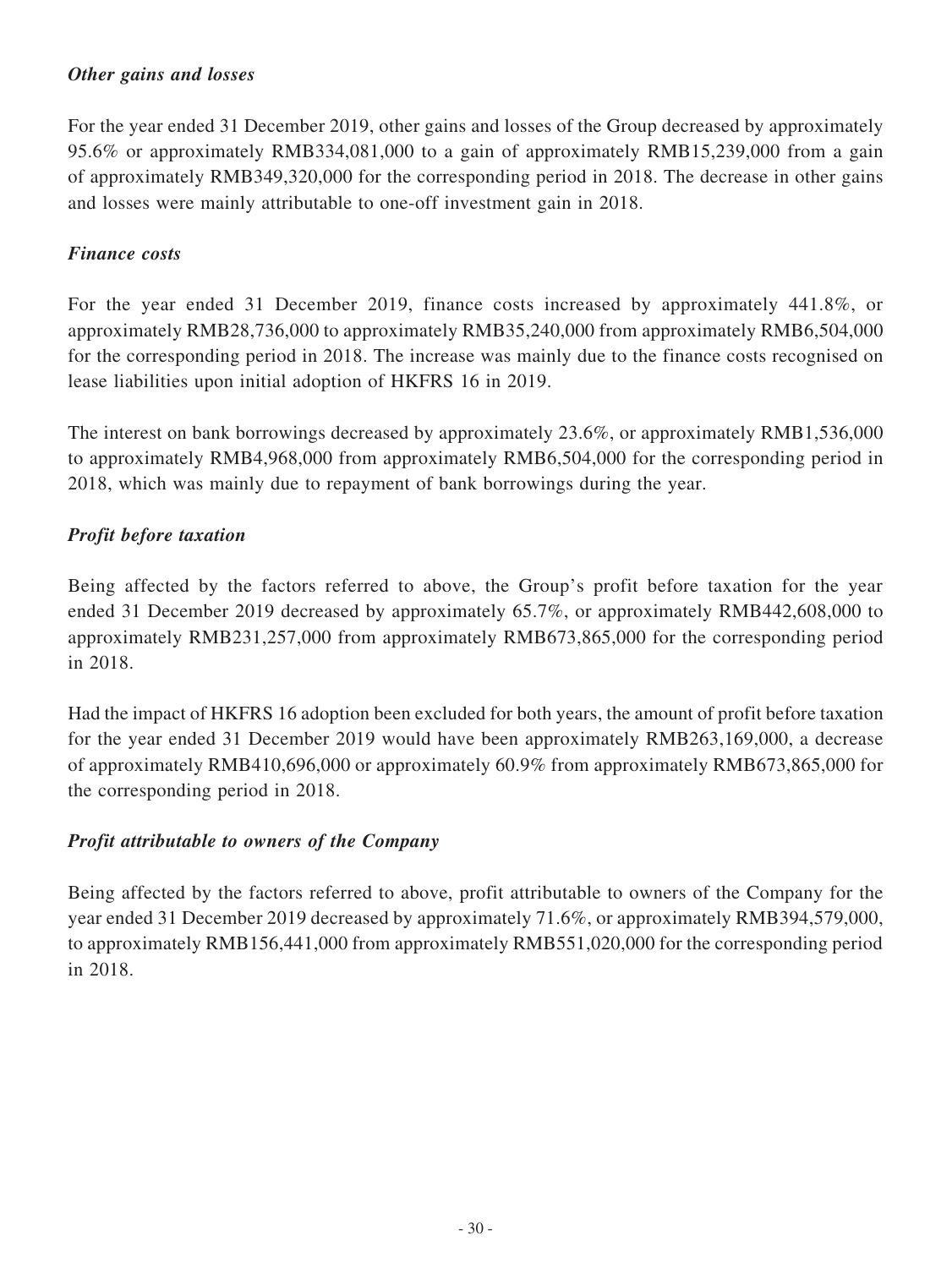### **RISK MANAGEMENT**

### **Liquidity and financial resources**

The liquidity and financial position of the Group as at 31 December 2019 remained healthy and strong, with bank balances amounting to approximately RMB1,705,399,000 (31 December 2018: approximately RMB1,356,047,000) and a current ratio of 2.6 (31 December 2018: 3.4).

As at 31 December 2019, the Group had bank borrowings of approximately RMB207,676,000 (31 December 2018: approximately RMB219,511,000) and therefore the gearing ratio (expressed as a percentage of total borrowings over total assets) was 4.2 (31 December 2018: 5.3).

#### **Exposure to exchange rates**

Presently, most of the Group's business transactions, assets and liabilities are denominated in RMB and settled in RMB. The Group's exposure to currency risk is minimal as the Group's assets and liabilities as at 31 December 2019 and 31 December 2018 were denominated in the respective Group companies' functional currencies. The Group does not have any currency hedging policy and has not entered into any hedging or other instrument to reduce currency risks. However, the management will closely monitor the Group's exposure to the fluctuation of exchange rates and take appropriate measures as necessary to minimise any adverse impact that may be caused by such fluctuation.

### **Interest rate risk**

As the Group has no significant interest-bearing assets (other than pledged bank deposits and bank balances and cash), the Group's income and operating cash flows are substantially independent of changes in market interest rates.

### **Credit risk**

The Group has no significant concentrations of credit risk. The carrying amounts of trade receivables, deposits and other receivables, bank balances and cash, pledged bank deposits included in the consolidated balance sheets represent the maximum exposure to credit risk in relation to the Group's financial assets. The Group typically does not require collaterals from customers. Provisions are made for the balance that is past due when the management considers the loss from non-performance by the customers is likely. Sales to retail customers are settled in cash or by using major credit cards. The Group also makes deposits to the relevant landlords for lease of certain self-managed outlets. The management does not expect to incur any loss from non-performance by these counterparties. As of 31 December 2019 and 31 December 2018, all of the bank balances and pledged bank deposits were deposited with highly reputable and sizable banks and financial institutions without significant credit risk in the PRC and Hong Kong. The management does not expect to incur any loss from non-performance by these banks and financial institutions.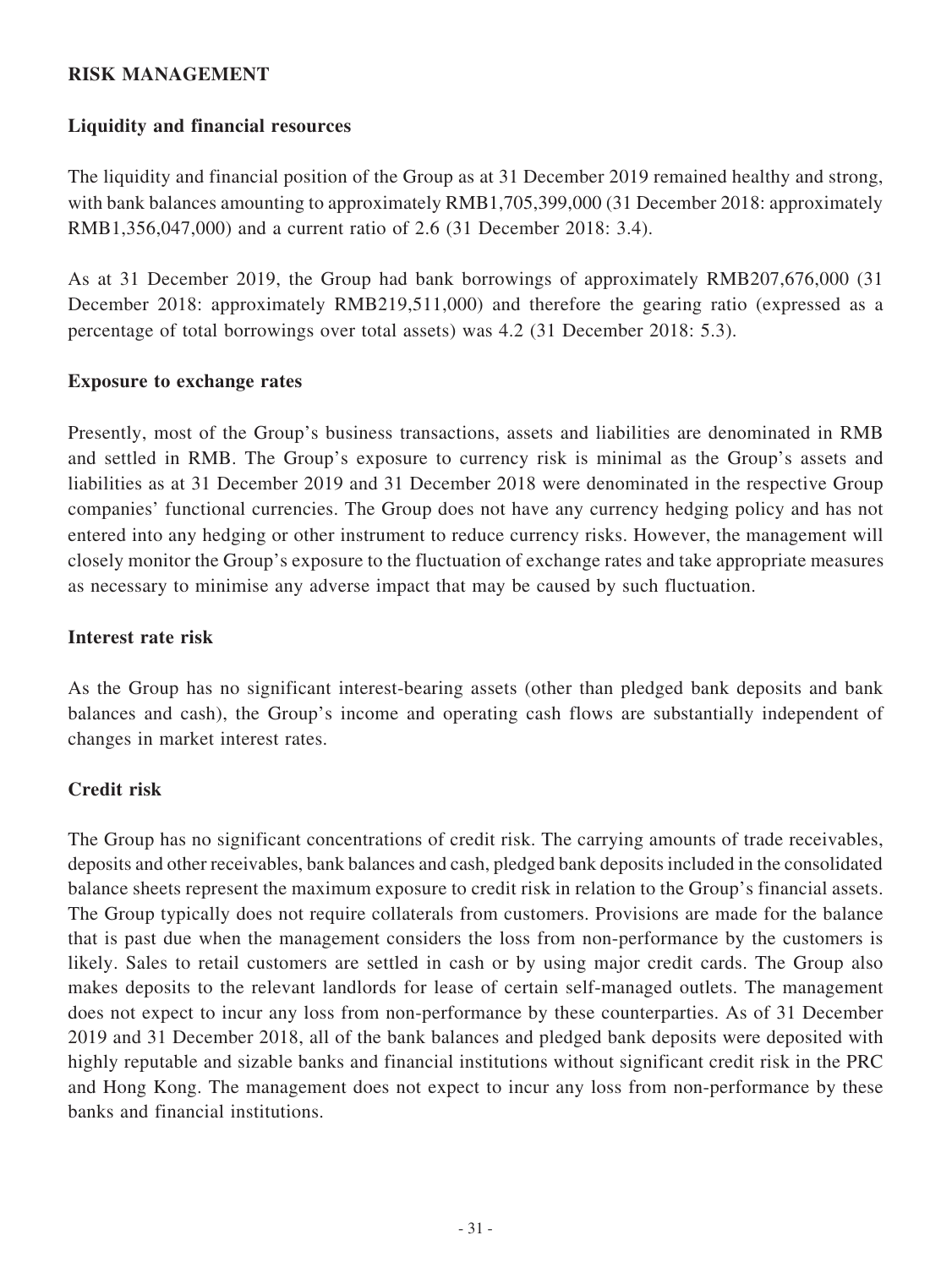# **Significant investments held, material acquisitions and disposals of subsidiaries, and future plans for material investments or capital assets**

In 2019, the Group disposed of its 100% equity interest of JILIN Property 1 S.A. to Ms. Poon Wai, who is the chairman, an executive Director and a controlling shareholder of the Company for a consideration of HK\$186,700,896.39. The Group has recognised a gain on disposal of a subsidiary of approximately RMB29,396,000. Apart from those disclosed in this announcement, there was no plan authorised by the Board for other material investments or additions of capital assets as at the date of this announcement.

### **Contingent liabilities**

As of 31 December 2019, the Group did not have any significant contingent liabilities.

### **Assets and liabilities**

The Group's net current assets were approximately RMB1,265,056,000 and the current ratio was 2.6 as at 31 December 2019 (31 December 2018: 3.4). As the Group is primarily engaged in the restaurant business, most of the sales are settled in cash. As a result, the Group was able to maintain a relatively high current ratio.

#### **Cash flows**

Cash generated from operations for the year ended 31 December 2019 was approximately RMB502,317,000, while profit before taxation for the same period was approximately RMB231,257,000. The difference was primarily due to depreciation of property, plant and equipment and right-of-use assets.

### **Capital expenditure**

For the year ended 31 December 2019, the Group's capital expenditure was approximately RMB166,612,000 (2018: RMB334,591,000), the decrease was mainly because of purchase of financial assets in 2018.

#### **Key operating ratios for restaurant operations**

|                                        | <b>Hong Kong</b> |           |               | <b>Mainland China</b> |                |                |
|----------------------------------------|------------------|-----------|---------------|-----------------------|----------------|----------------|
|                                        | 1-12/2019        | 1-6/2019  | $1 - 12/2018$ | 1-12/2019             | $1 - 6/2019$   | 1-12/2018      |
| Comparable restaurant sales growth     | $-27.9\%$        | $-18.3\%$ | $-6.9\%$      | $7.0\%$               | 5.4%           | $-2.6\%$       |
| Per capita spending                    | <b>HK\$66.1</b>  | HK\$65.3  | HK\$65.8      | <b>RMB48.0</b>        | <b>RMB53.8</b> | <b>RMB48.0</b> |
| Table turnover per day (times per day) | 5.0              | 4.2       | 4. I          | 3.4                   | 3.4            | 3.4            |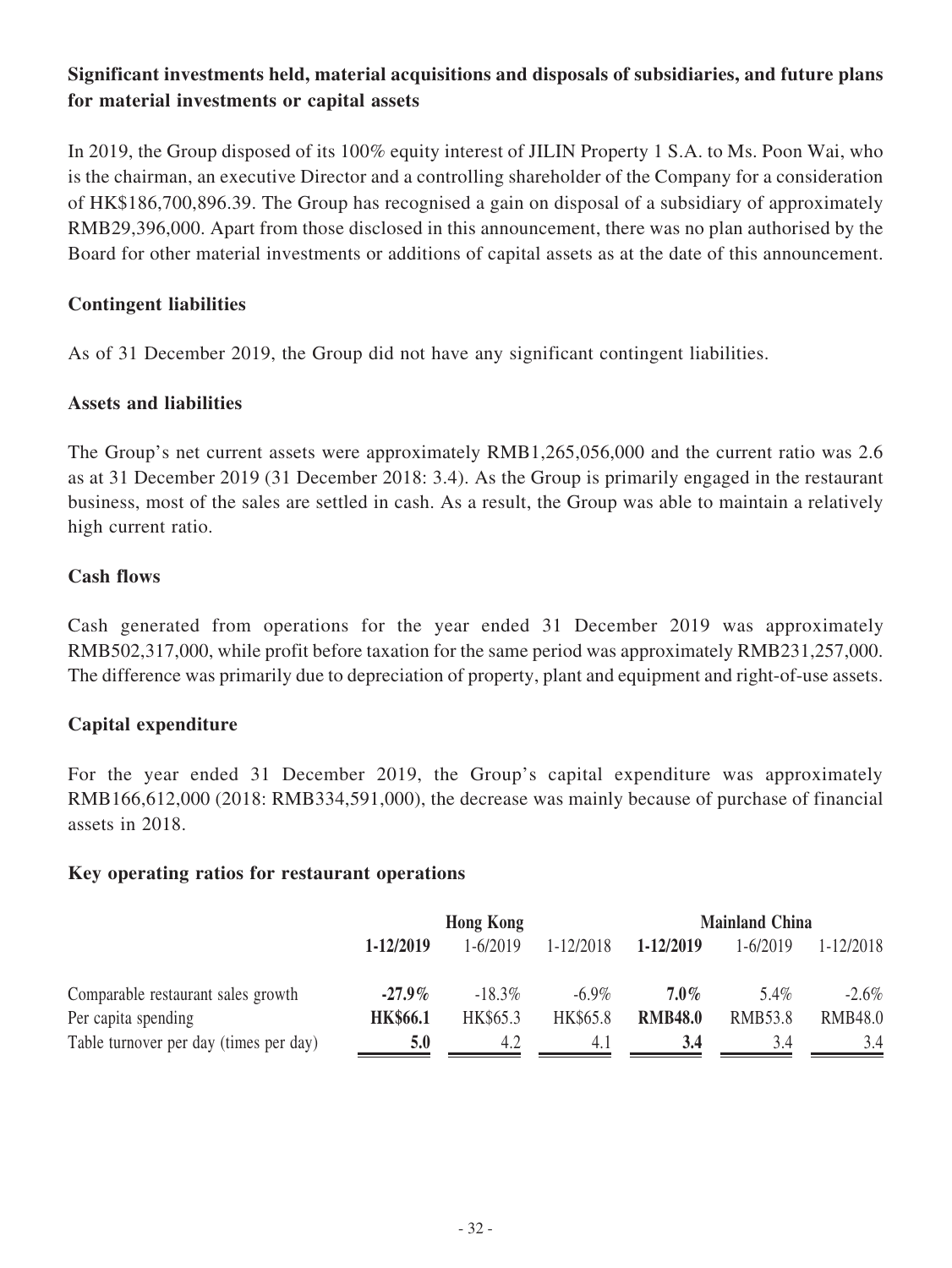### **SUBSEQUENT EVENT**

The outbreak of the 2019 Novel Coronavirus ("COVID-19") in China and the subsequent quarantine measures imposed by the Chinese government in early 2020 have had a serve negative impact on the operations of the Group since January 2020, as most of the Group's restaurants are located in China.

The Group had to close its restaurants since January 2020 due to mandatory government quarantine measures in an effort to contain the spread of the epidemic.

Even though the Group had reopened parts of its restaurants since 1 March 2020, they are still not operating at normal capacity due to the market sentiment.

In addition, as the operations of substantially all of the Group's associates, a joint venture and investees are located in mainland China, the outbreak of the COVID-19 is expected to have a negative impact on these entities. This may in turn negatively affect the recoverability of Group's investments in these investees, which are subject to impairment assessments as appropriate. The recoverability of the Group's inventories is also expected to be negatively affected.

As the situation remains fluid as at the date these financial statements are authorised for issue, the Directors considered that the financial effects of the COVID-19 on the Group's consolidated financial statements cannot be reasonably estimated. Nevertheless, the COVID-19 outbreak is expected to materially affect the consolidated results of the Group for the first half and full year of 2020, e.g. provision of inventory, impairment of property, plant and equipment, right-of-use assets and investments in associates and a joint venture, fair value decrease of financial assets at FVTPL and investment properties.

Save as disclosed above, Directors are not aware of any significant event requiring disclosure that has taken place subsequent to 31 December 2019 and up to the date of this announcement.

### **PURCHASE, SALE OR REDEMPTION OF THE COMPANY'S LISTED SECURITIES**

Neither the Company nor any of its subsidiaries purchased, sold or redeemed any of the listed securities of the Company during the year ended 31 December 2019.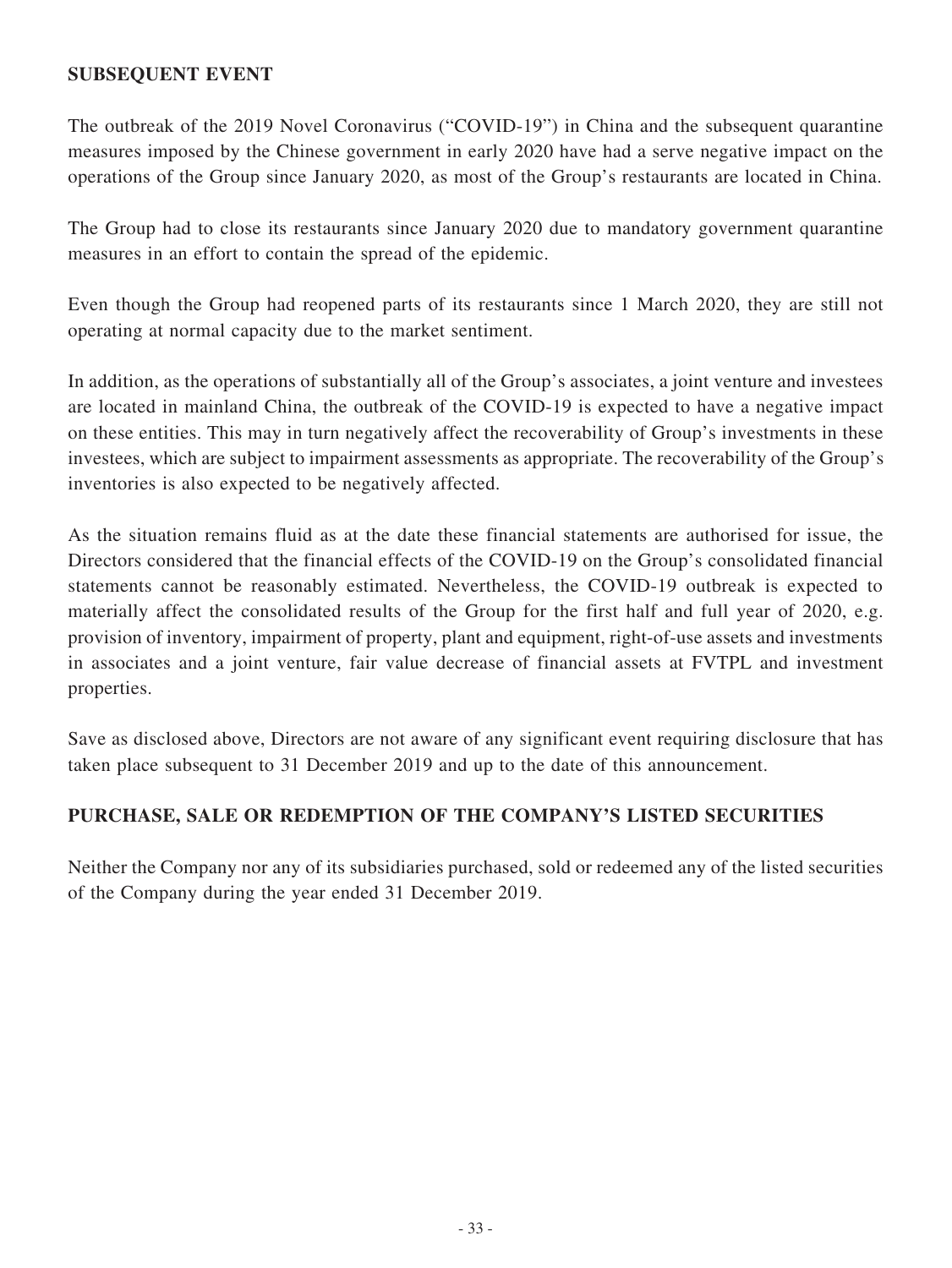### **COMPLIANCE WITH THE CORPORATE GOVERNANCE CODE**

The Company has, throughout the year ended 31 December 2019, adopted the Corporate Governance Code (the "Code") as set out in Appendix 14 of the Rules Governing the Listing of Securities on The Stock Exchange of Hong Kong Limited (the "Listing Rules") and complied with all applicable code provisions under the Code, save and except for the deviation from the code provision A.2.1 of the Code. Under the code provision A.2.1, the roles of Chairman and Chief Executive Officer ("CEO") should be separate and should not be performed by the same individual. Currently, the Company does not comply with code provision A.2.1, i.e., the roles of the Chairman and CEO have not been separated. Although Ms. Poon Wai performs both the roles of Chairman and CEO, the division of responsibilities between the Chairman and CEO is clearly established and set out in writing. In general, the Chairman is responsible for supervising the functions and performance of the Board, while the CEO is responsible for the management of the business of the Group. The two roles are performed by Ms. Poon distinctly. The Board believes that at the current stage of development of the Group, vesting the roles of both Chairman and CEO in the same person provides the Company with strong and consistent leadership, and allows for effective and efficient planning and implementation of business decisions and strategies. The relevant deviation is therefore considered reasonable at the current stage. It is also considered that the current structure does not impair the balance of power and authority between the Board and the management of the Company given the appropriate delegation of the power of the Board and the effective functions of the independent non-executive Directors (number of which exceeds one-third of the members of the Board). However, it is the long-term objective of the Company to have these two roles performed by separate individuals when suitable candidates are identified.

# **MODEL CODE FOR SECURITIES TRANSACTIONS**

The Company has adopted a code of conduct regarding securities transactions by Directors on terms no less exacting than the required standard (the "Required Standard") of the Model Code for Securities Transactions by Directors of Listed Issuers (the "Model Code") as set out in Appendix 10 of the Listing Rules.

The Company has made specific enquiry to all Directors, and all Directors have confirmed that, throughout the year under review, they were in compliance with the Required Standard.

In addition, the Board has adopted written guidelines (the "Employees' Guidelines for Securities Transactions") for securities transactions by employees (the "Relevant Employees") who are likely to be in possession of inside information of the Company on no less exacting terms than the Model Code.

Having made specific enquiry to all the Relevant Employees, the Company confirmed that all the Relevant Employees have complied with the Required Standard as set out in the Employees' Guidelines for Securities Transactions throughout the year ended 31 December 2019.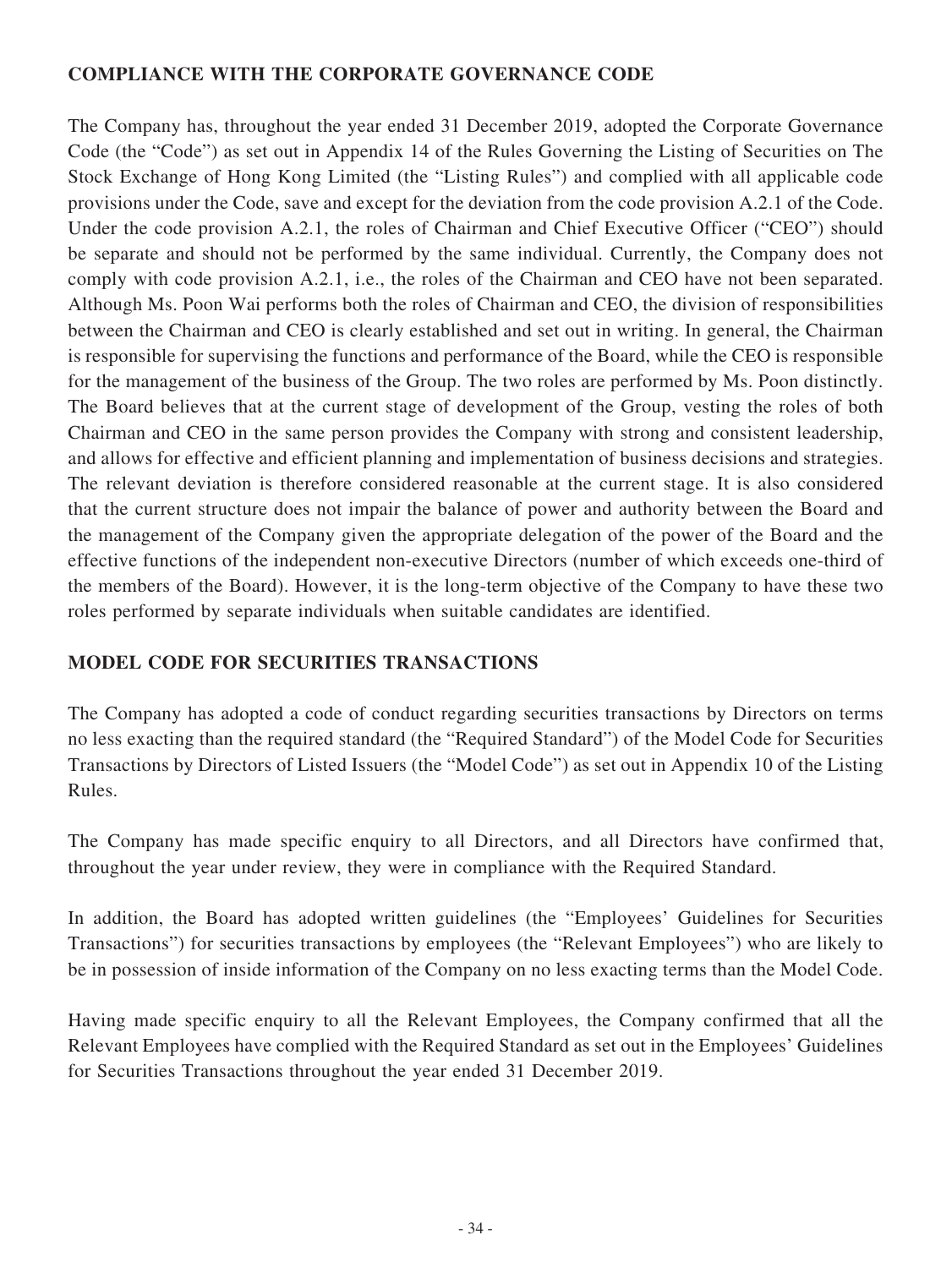# **AUDIT COMMITTEE**

The Audit Committee was set up on 8 March 2007 with written terms of reference in compliance with Rules 3.21 and 3.22 of the Listing Rules.

Currently, the Audit Committee comprises three independent non-executive Directors as follows:

Mr. Jen Shek Voon (Chairman), an independent non-executive Director Mr. Lo Peter, an independent non-executive Director Mr. Wang Jincheng, an independent non-executive Director

The Audit Committee is satisfied with their review of the auditor's remuneration, the independence of the auditor, Deloitte Touche Tohmatsu ("DTT"), and recommended the Board to re-appoint DTT as the Company's auditor in the year 2020, which is subject to the approval of Shareholders at the forthcoming AGM.

The Company's annual results for the year ended 31 December 2019 have been reviewed by the Audit Committee, which opines that applicable accounting standards and requirements have been complied with and that adequate disclosures have been made.

This annual results announcement is based on the Company's audited consolidated financial statements for the year ended 31 December 2019 which have been agreed with DTT, the auditor of the Company.

### **CLOSURE OF THE REGISTER OF MEMBERS**

In order to determine the Shareholders who are entitled to attend the AGM, the register of members of the Company will be closed from 19 May 2020 to 22 May 2020 (both days inclusive), during which period no share transfers will be registered.

In addition, in order to determine the Shareholders who are entitled to receive the final dividend for the year ended 31 December 2019, the register of members of the Company will be closed from 28 May 2020 to 2 June 2020 (both days inclusive), during which period no share transfers will be registered.

In order to qualify for attending and voting at the forthcoming AGM, and the entitlement for the final dividend, all transfer documents accompanied by the relevant share certificates must be lodged with the Company's Hong Kong Branch Share Registrar, Computershare Hong Kong Investor Services Limited at Shops 1712-1716, 17th Floor, Hopewell Centre, 183 Queen's Road East, Wanchai, Hong Kong not later than 4:30 p.m. on 18 May 2020 and 27 May 2020 respectively.